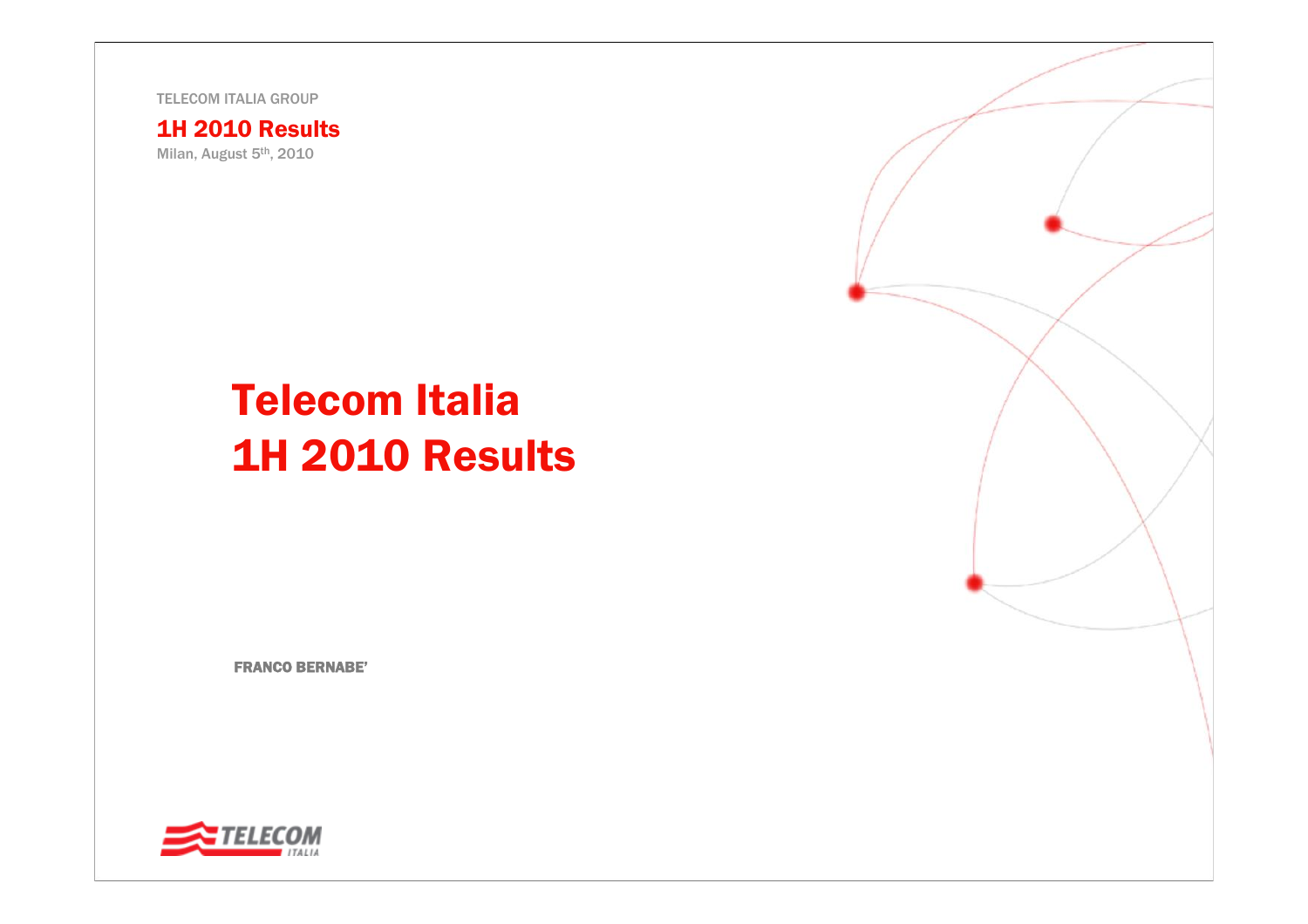### TELECOM ITALIA GROUP1H 2010 ResultsSafe Harbour

These presentations contain statements that constitute forward-looking statements within the meaning of the Private Securities Litigation Reform Act of 1995. These statements appear in a number of places in this presentation and include statements regarding the intent, belief or current expectations of the customer base, estimates regarding future growth in the different business lines and the global business, market share, financial results and other aspects of the activities and situation relating to the Company and the Group.

Such forward looking statements are not guarantees of future performance and involve risks and uncertainties, and actual results may differ materially from those projected or implied in the forward looking statements as a result of various factors.

Forward-looking information is based on certain key assumptions which we believe to be reasonable as of the date hereof, but forward looking information by its nature involves risks and uncertainties, which are outside our control, and could significantly affect expected results.

Analysts are cautioned not to place undue reliance on those forward looking statements, which speak only as of the date of this presentation. Telecom Italia S.p.A. undertakes no obligation to release publicly the results of any revisions to these forward looking statements which may be made to reflect events and circumstances after the date of this presentation, including, without limitation, changes in Telecom Italia S.p.A. business or acquisition strategy or planned capital expenditures or to reflect the occurrence of unanticipated events. Analysts and investors are encouraged to consult the Company's Annual Report on Form 20-F as well as periodic filings made on Form 6-K, which are on file with the United States Securities and Exchange Commission.

In addition, it should be noted that starting from the half-year condensed consolidated financial statements at June 30, 2010 of the Telecom Italia Group, following a detailed review of indirect taxes paid by the Group in the various tax jurisdictions, Telecom Italia reclassified some taxes paid in Brazil, previously included in "Other operating expenses", in reduction of "Revenues" and "Other income". In particular, such reclassifications were carried out also in connection with the forthcoming first-time adoption of IFRS by the Tim Brasil group companies and because they allow the alignment of the accounting representation of the Telecom Italia Group to that of the main TLC operators, ensuring a better comparability and intelligibility of the financial information.

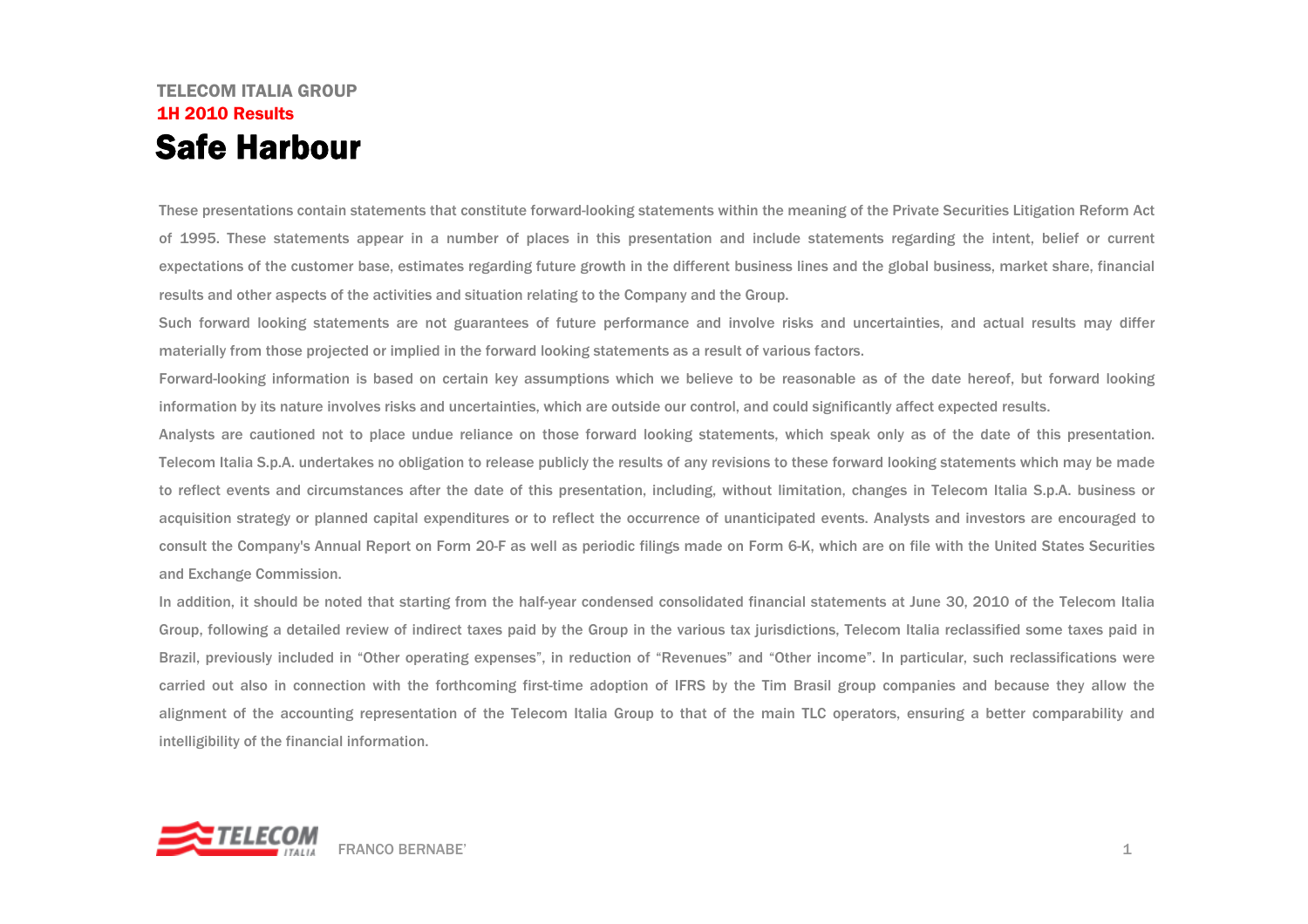## Agenda

## ▶ TI Group Main Achievements

- ▶ Operating Performance
	- ▶ Domestic Business
	- ▶ TIM Brasil
- ▶ Financial Performance
- $\blacktriangleright$  Appendix

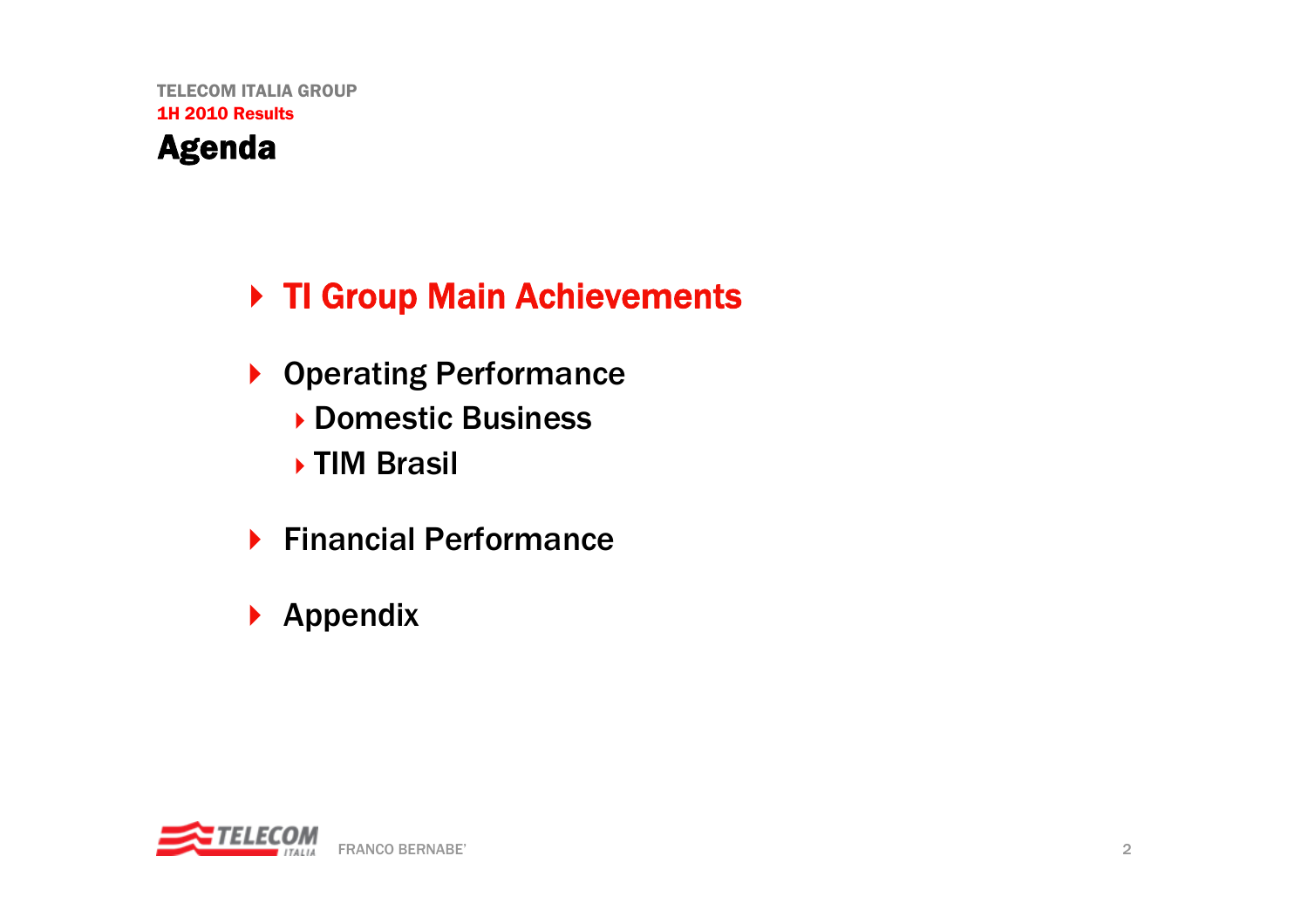## TI Group 1H10 Key Financial Achievements



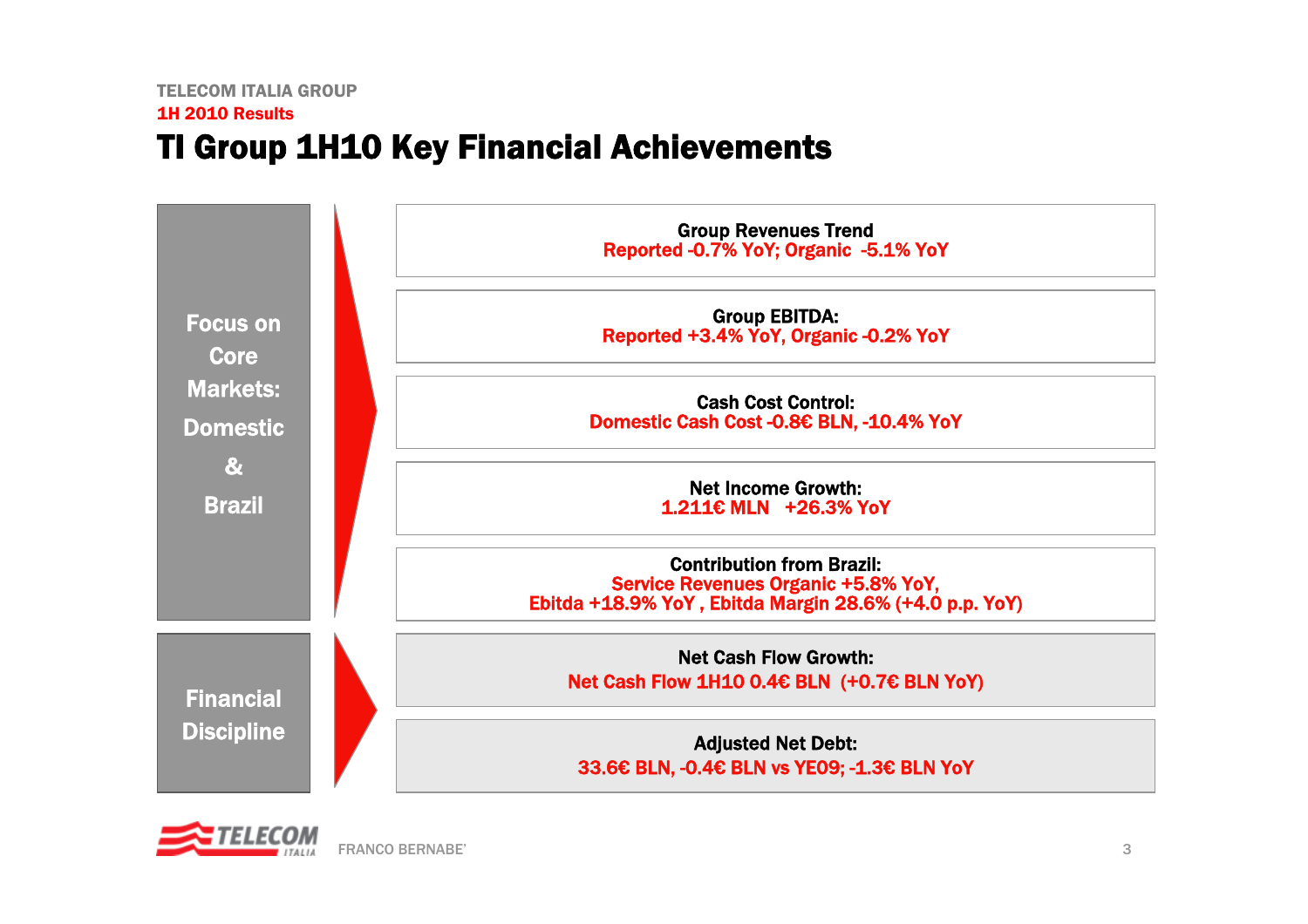## TI Group Improved Profitability: Reported Results vs. 2009

*Euro mln, %*





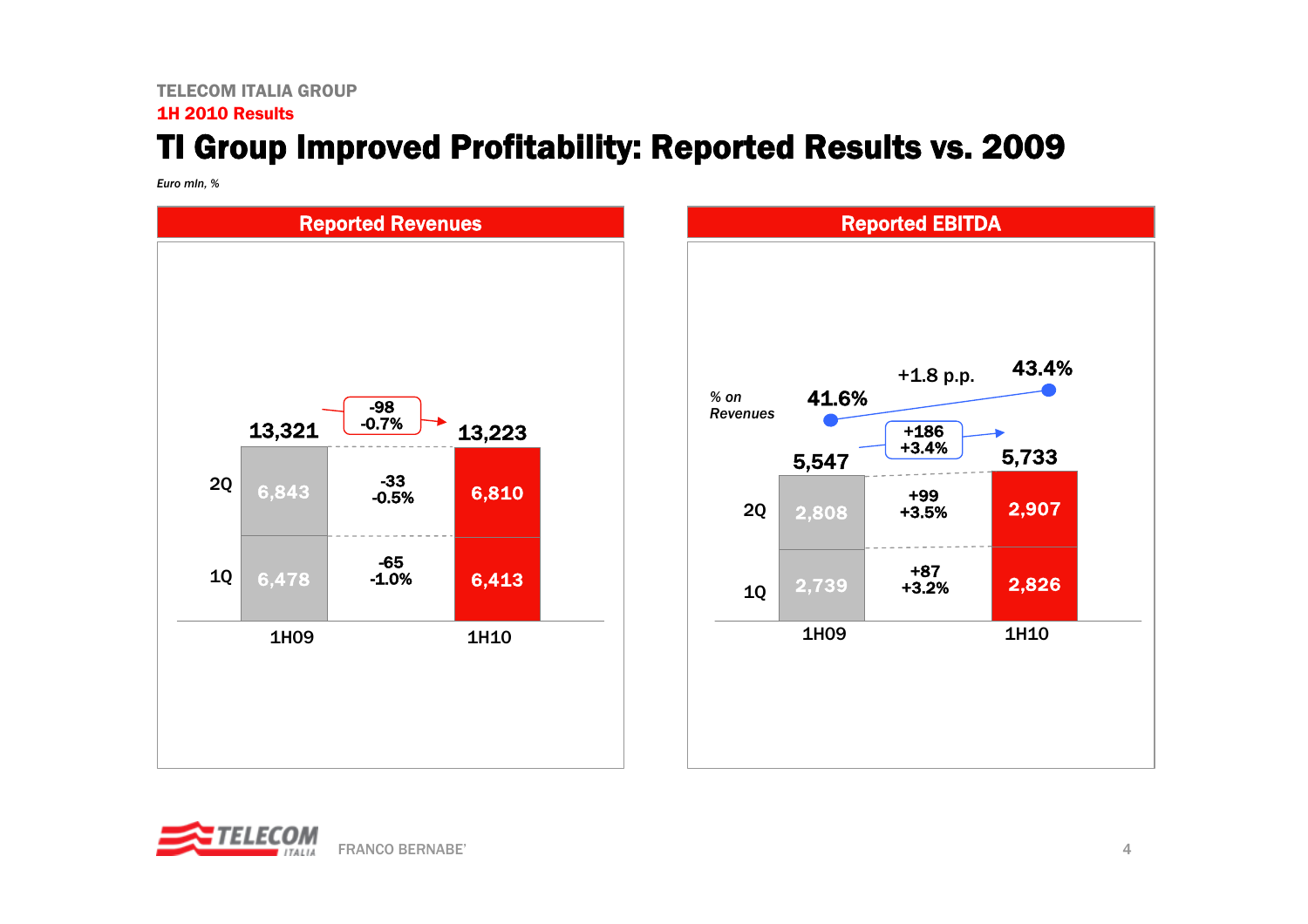#### TELECOM ITALIA GROUP1H 2010 Results

## TI Group Improved Profitability: Organic Results vs. 2009

*Euro mln, Organic Data, %*





#### Key Highlights

▶ Service Revenues: - 3.7% yoy in 1H10

Handset revenues - 26.1% yoy in 1H10

#### ▶ Improved Service Revenues Trend



#### ▶ EBITDA Stabilized in line with FY10 Guidance

#### ▶ Improved EBITDA margin

Strong reduction in Opex (-0.7B€ in 1H10) through a selective approach to commercial expenses and progress on efficiency programs in fixed opex

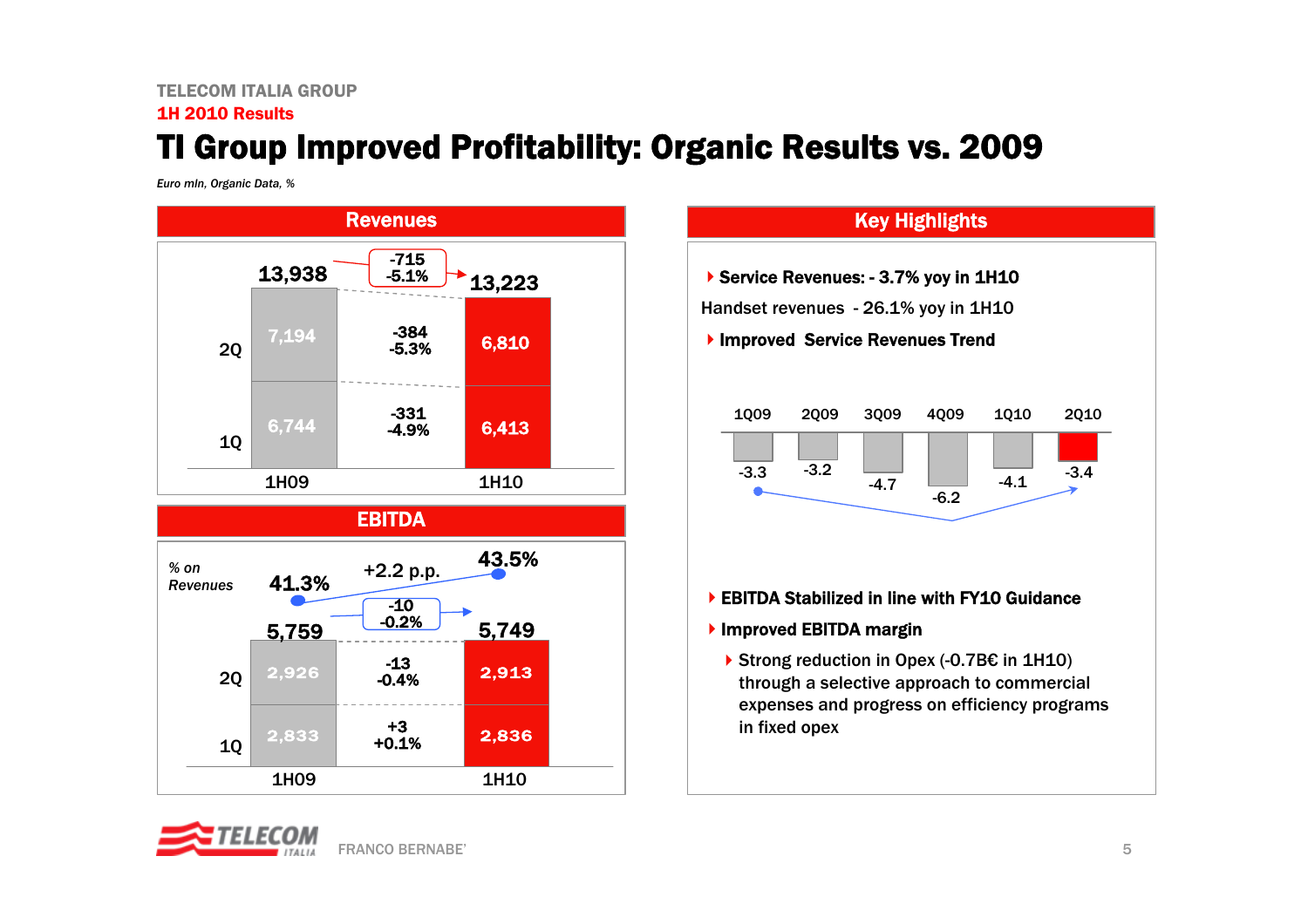#### TELECOM ITALIA GROUP1H 2010 Results

### Group Cash Cost: % on Revenues Further Reduced

*Euro mln, Organic Data, %*



TI Group Cash Cost on Revenues (%)





#### Domestic Cash Cost on Revenues (%)



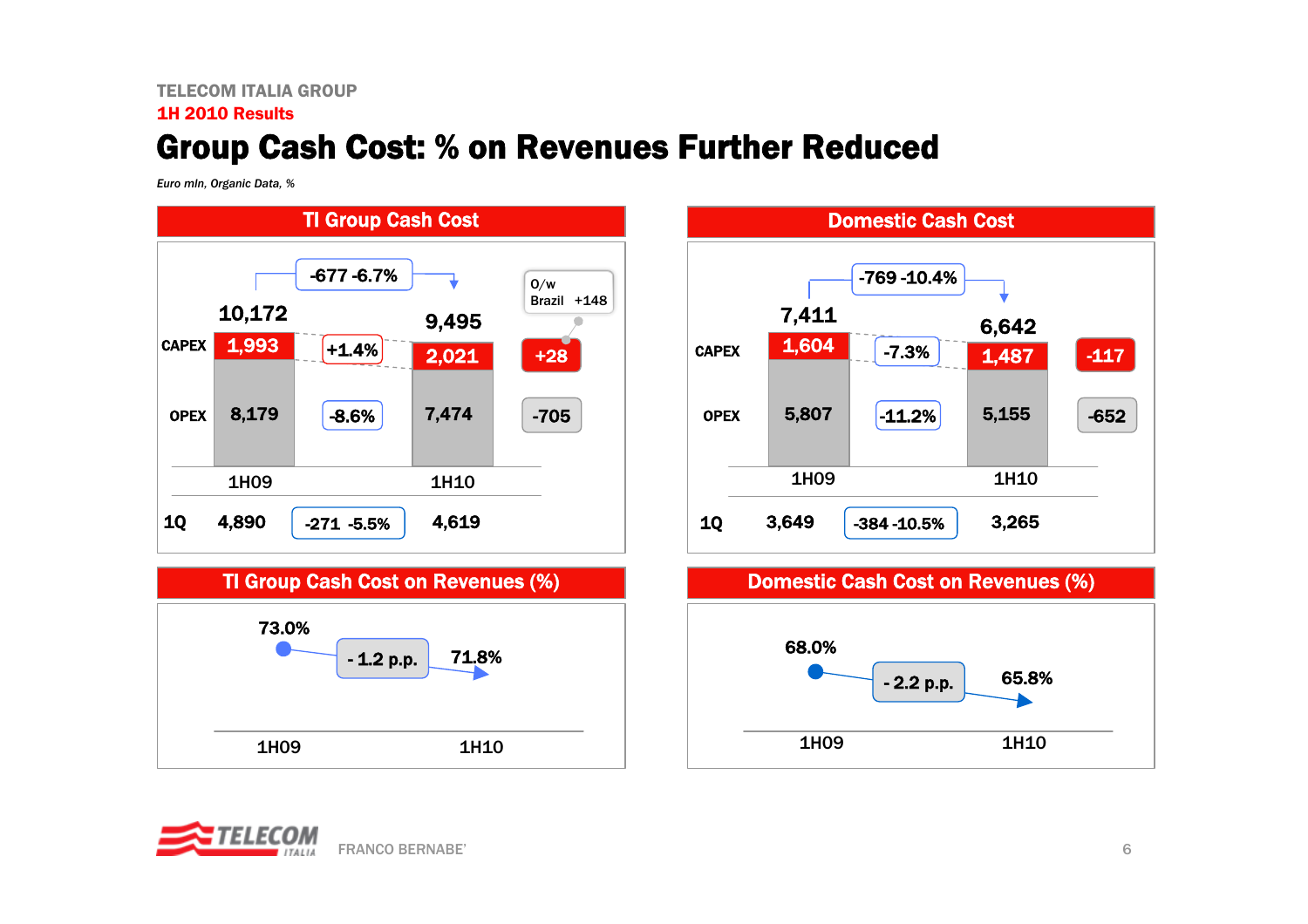## Agenda

- ▶ TI Group Main Achievements
- ▶ Operating Performance Domestic Business ▶ TIM Brasil
- ▶ Financial Performance
- $\blacktriangleright$  Appendix

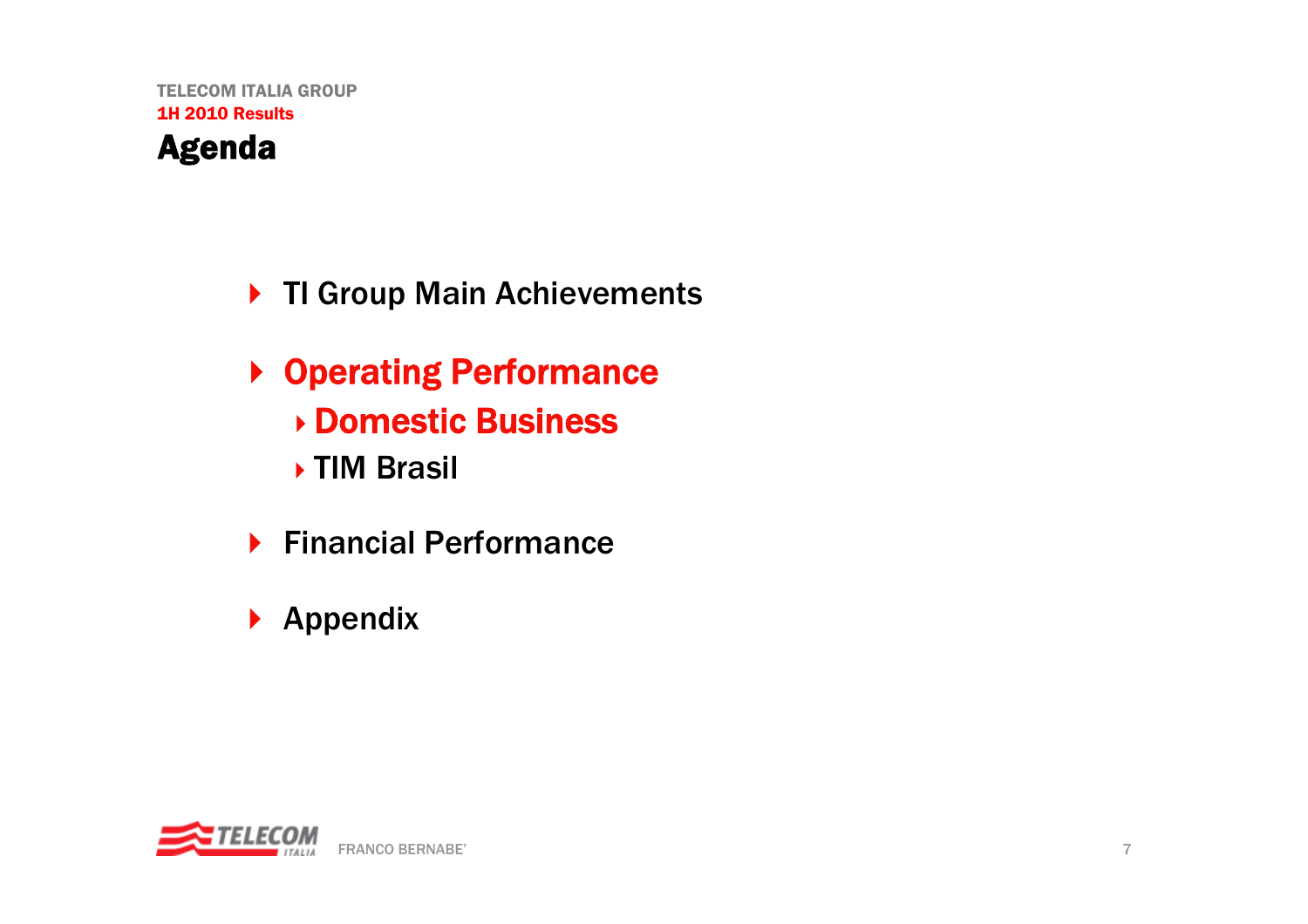### TELECOM ITALIA GROUP1H 2010 ResultsDomestic Highlights

*Euro mln, Organic Data, %*





### Key Highlights

#### Fixed business:

- ▶ Best quarterly performance in line losses reduction since 2005
- ▶ Strong improvement in LLU win-backs
- ▶ Overall revenues performance impacted by price hike in 2009 and slowdown of wholesale revenues

#### Mobile business:

- ▶ Back to customer base growth
- ▶ Positive QoQ price elasticity driving boosting volumes
- ▶ Service revenues performance reflecting sharp price comparison with 2009

#### Continued focus on Opex offsetting top-line trend:

- and focus on community concept supporting ▶ Strong reduction of low marginality revenues Ebitda Margin
- ▶ Fixed Opex: strong progress on efficiency programs (61% of FY Target achieved)

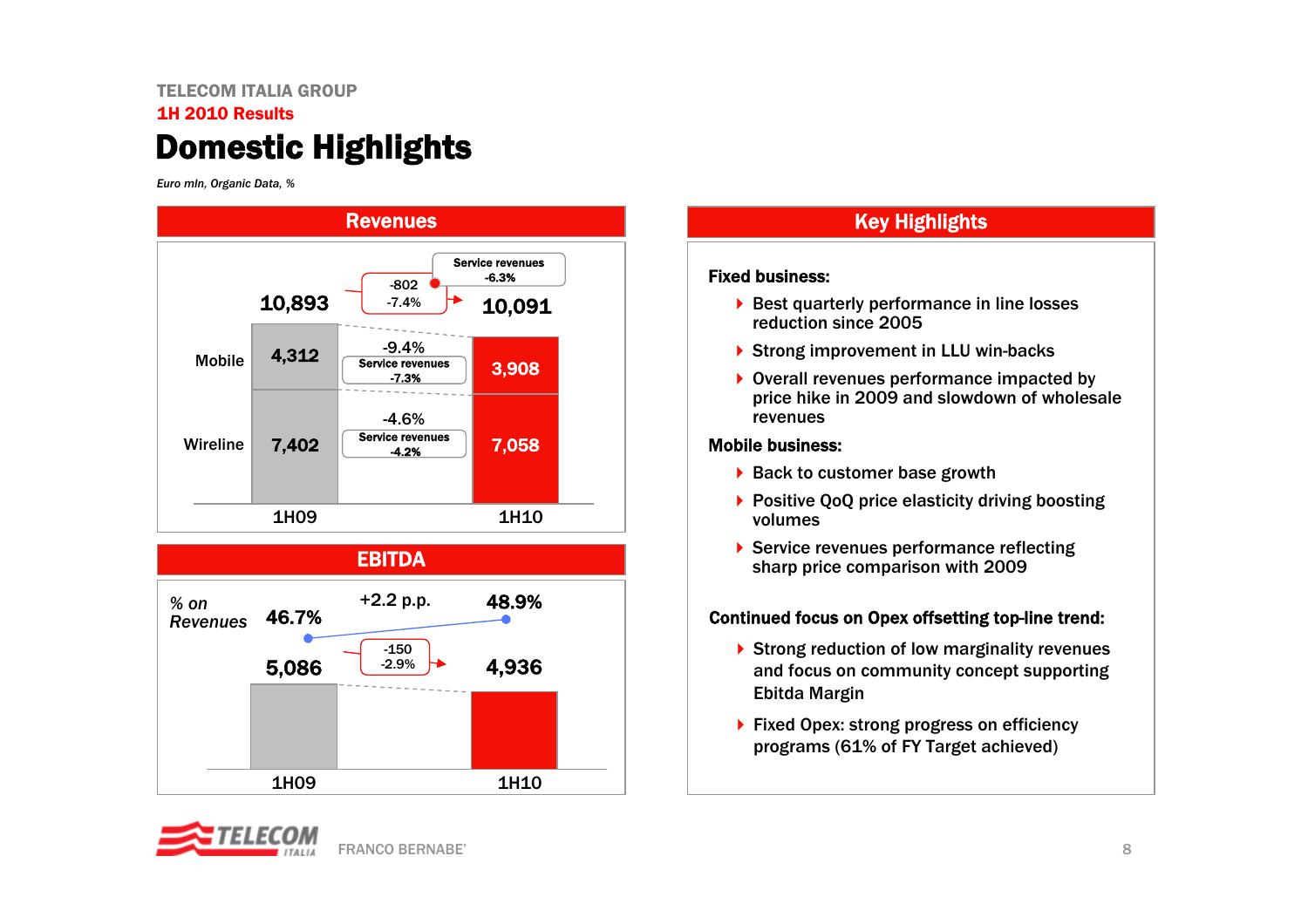### Domestic Main Achievements 2010 – Progress on Cash Cost Rationalization *Euro mln, Organic data, %*



Headcount Reduction \*



\* TLC Italy Perimeter – 2007 Pro Forma with SSC and HR Services



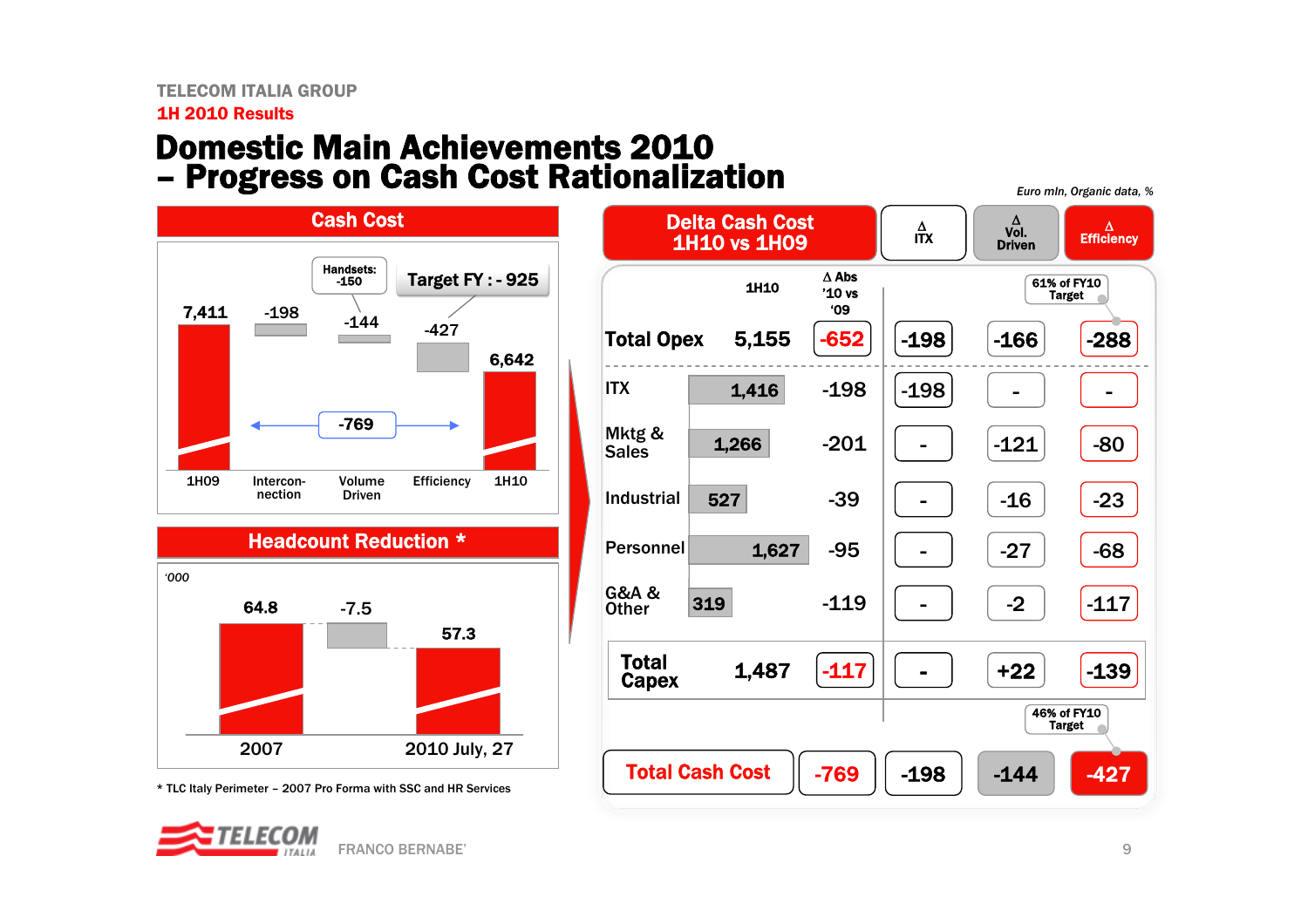### TELECOM ITALIA GROUP 1H 2010 Results TI's Way to NGN

|                                            | <b>BLACK AREAS</b>                                                           | <b>GREY AREAS</b>                                                   | <b>WHITE AREAS</b>                                                                   |
|--------------------------------------------|------------------------------------------------------------------------------|---------------------------------------------------------------------|--------------------------------------------------------------------------------------|
| <b>WHERE</b>                               | <b>13 Main Italian Cities</b>                                                | <b>Further 125 Cities</b><br>(minor cities and suburban areas)      | $\sim$ 8.000 Municipalities<br>(rural areas)                                         |
| <b>TI'S TARGETS</b><br>(Household)         | 2010: started in Milan and<br>Rome<br>By 2012: ~1.3 mln<br>By 2015: ~3.8 mln | $\triangleright$ By 2012: ~0<br>▶ By 2018: ~6.8 mln                 |                                                                                      |
| <b>TI's NETWORK</b><br><b>ARCHITECTURE</b> | <b>GPON mainly with FTTH</b>                                                 | <b>GPON mainly with FTTC</b>                                        | Development & Maintenance of<br>Copper Network<br><b>Strengthening xDSL Platform</b> |
| <b>COMPETITION</b>                         | High                                                                         | <b>Medium</b>                                                       | Low                                                                                  |
| <b>INFRASTRUCTURE</b><br><b>SHARING</b>    | Tl's Availability to share Civil<br><b>Infrastructures</b>                   | Private/Public Co-investment<br>models on passive<br>infrastructure | <b>Public Financing to overcome</b><br>Digital Divide                                |

\*Regional Capitals and Country Towns

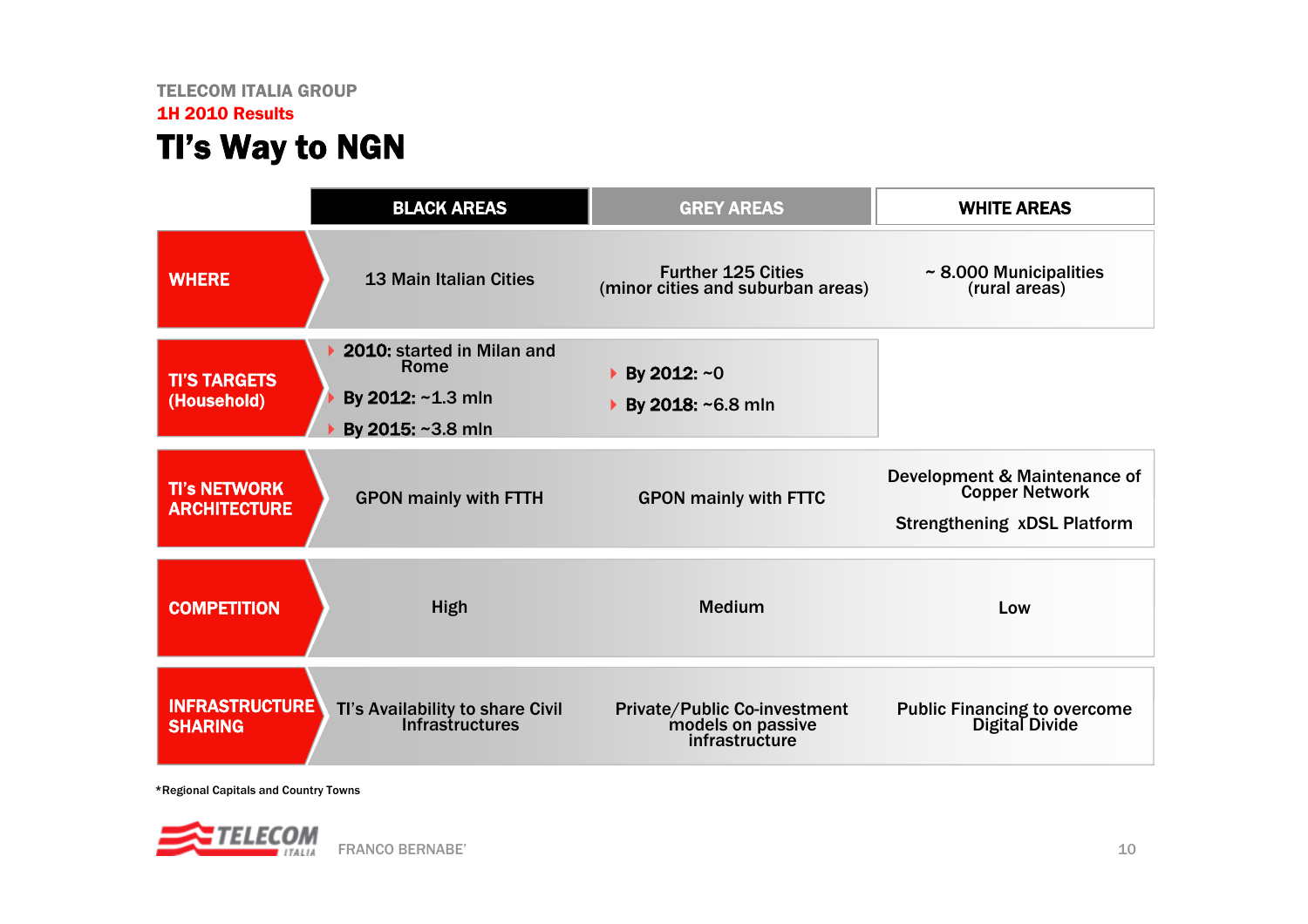## Agenda

## ▶ TI Group Main Achievements

- ▶ Operating Performance ▶ Domestic Business
	- TIM Brasil
- ▶ Financial Performance
- $\blacktriangleright$  Appendix

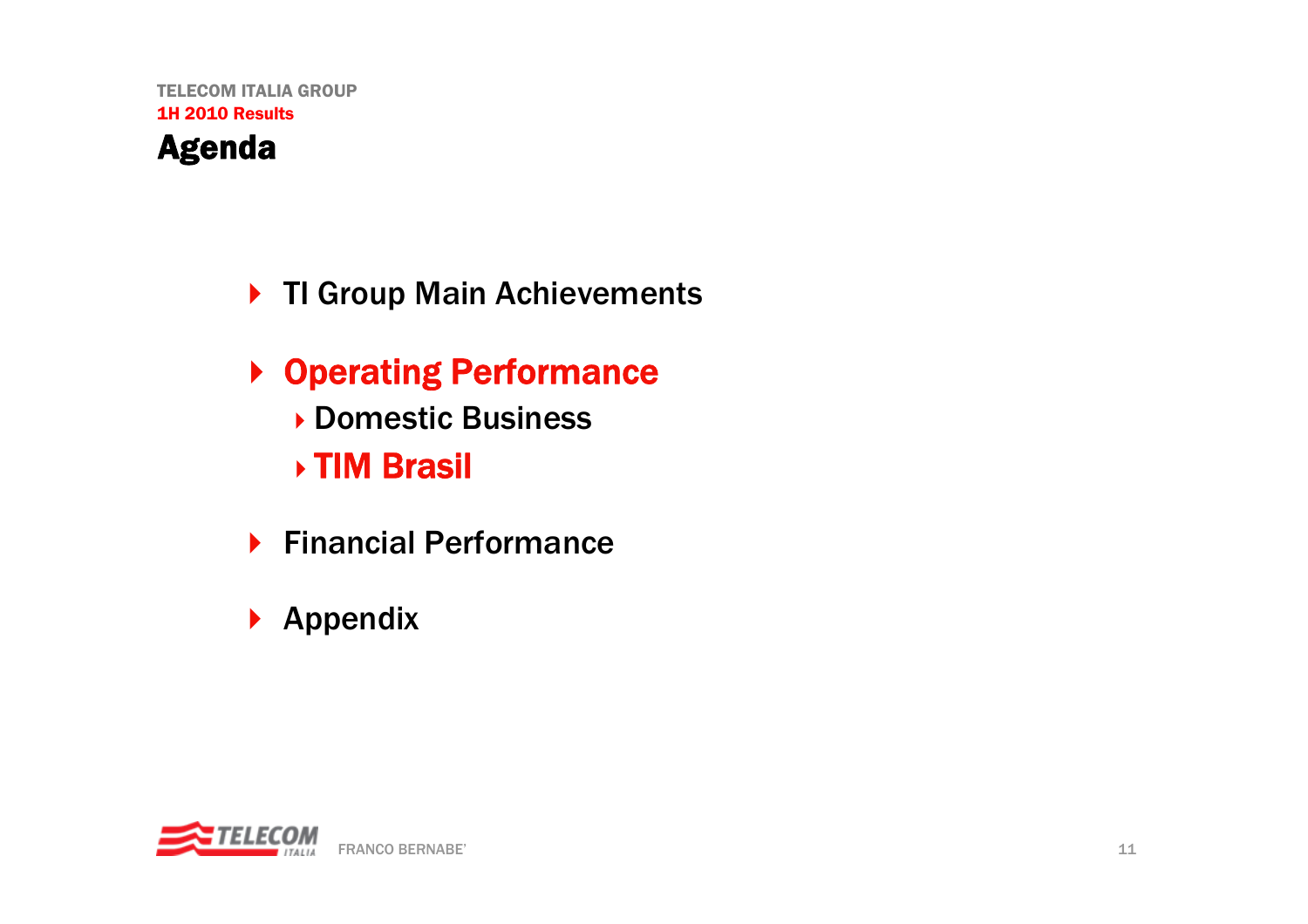### TIM Brasil: Continued KPIs Improvement



#### Market Share Long Distance Volumes







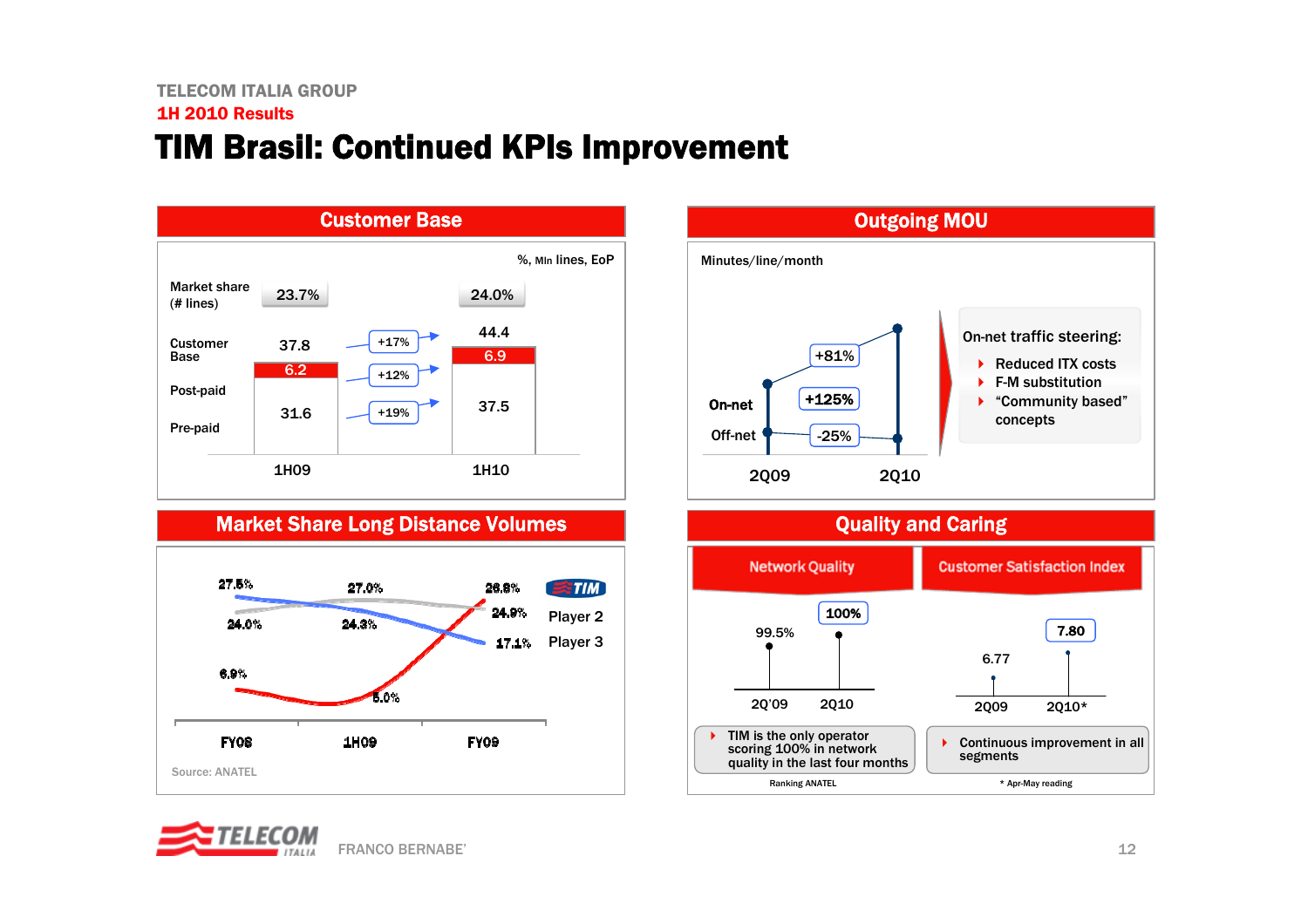### TELECOM ITALIA GROUP1H 2010 ResultsTIM Brasil: Organic Main Results

*Euro mln, Organic data, %*



2009 Figures reclassified for some Brazilian taxes



### Key Highlights

- ▶ Customer base increase with the successful "Talking More" strategy
- Chip-only strategy confirmed, resulting in significant decrease of handsets revenues and margin improvement
- Continued double digit growth in VAS revenues (+14% YoY in R\$ vs +12% YoY in Q1)

- Increased focus on generated business and lower interconnection exposure driving strong service contribution
- Intelig margins starting to recover (from 5.5% 01 to 13.1% Q2)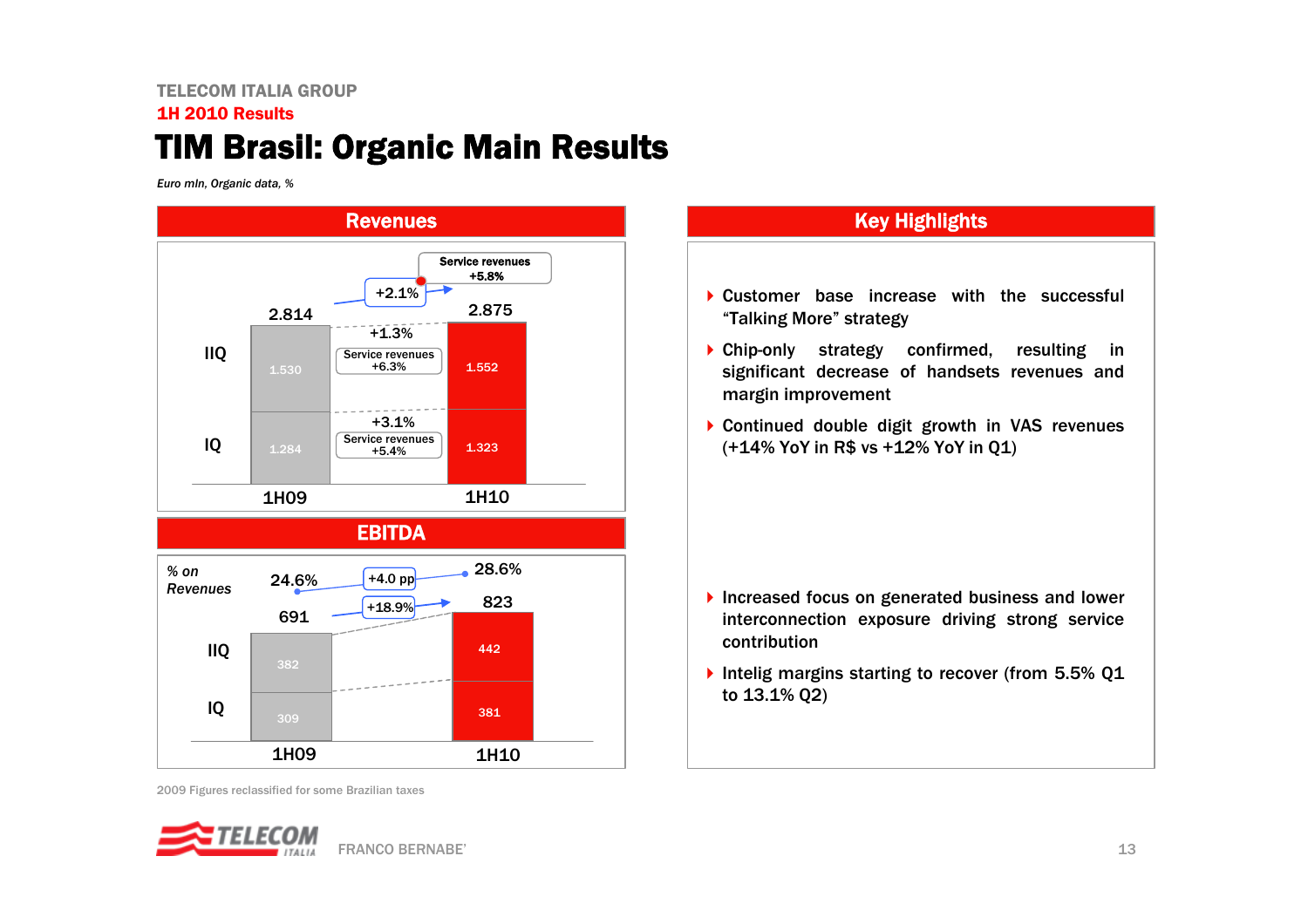## Agenda

## ▶ TI Group Main Achievements

- ▶ Operating Performance ▶ Domestic Business ▶ TIM Brasil
- Financial Performance
- $\blacktriangleright$  Appendix

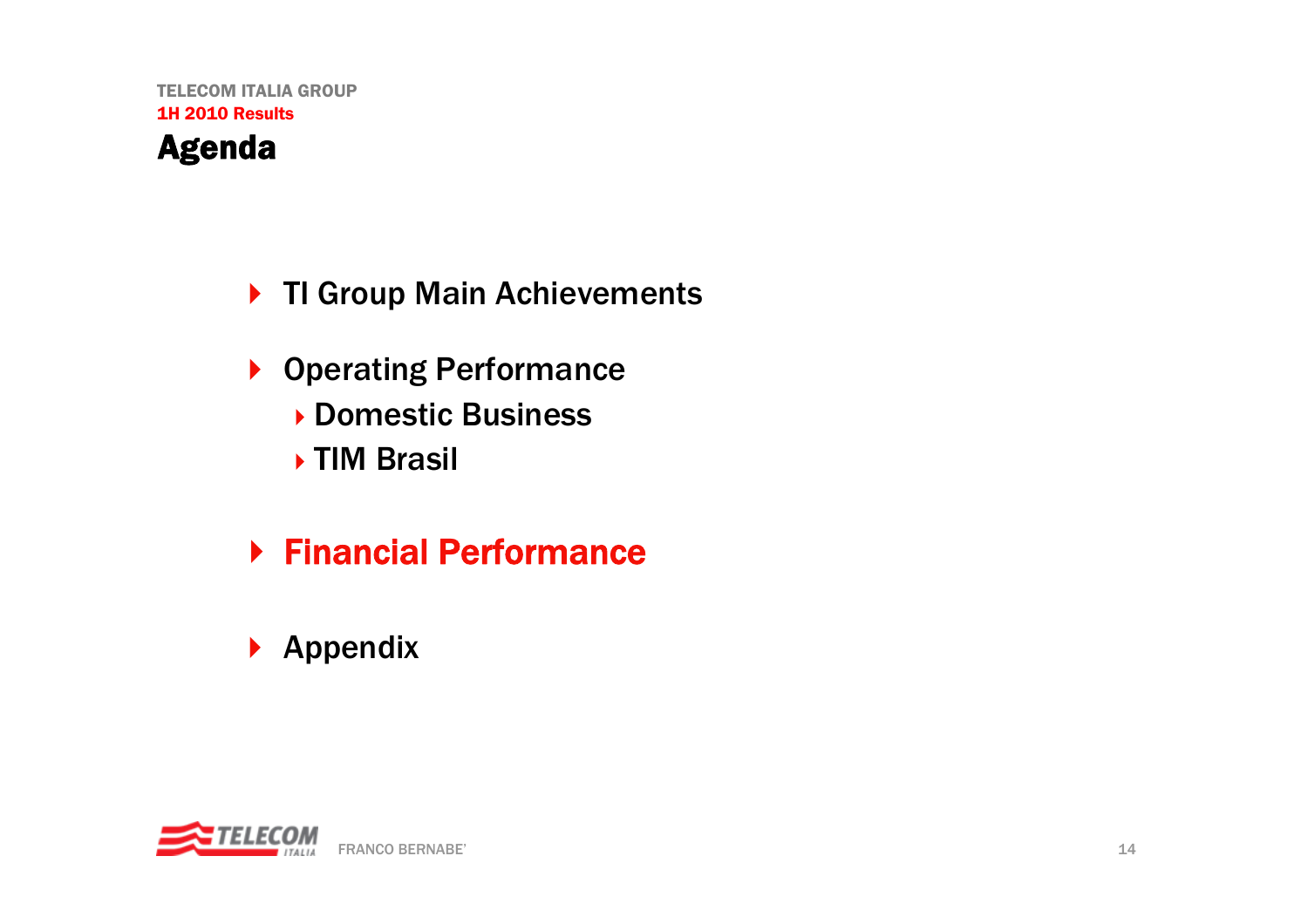### TELECOM ITALIA GROUP1H 2010 ResultsOperating Free Cash Flow Trend Reversed in Q2

*Euro mln, Reported Data*





July 2010 Sparkle case settled with a net payment of €418 Mln.\*

\* Already covered by a provision in previous year

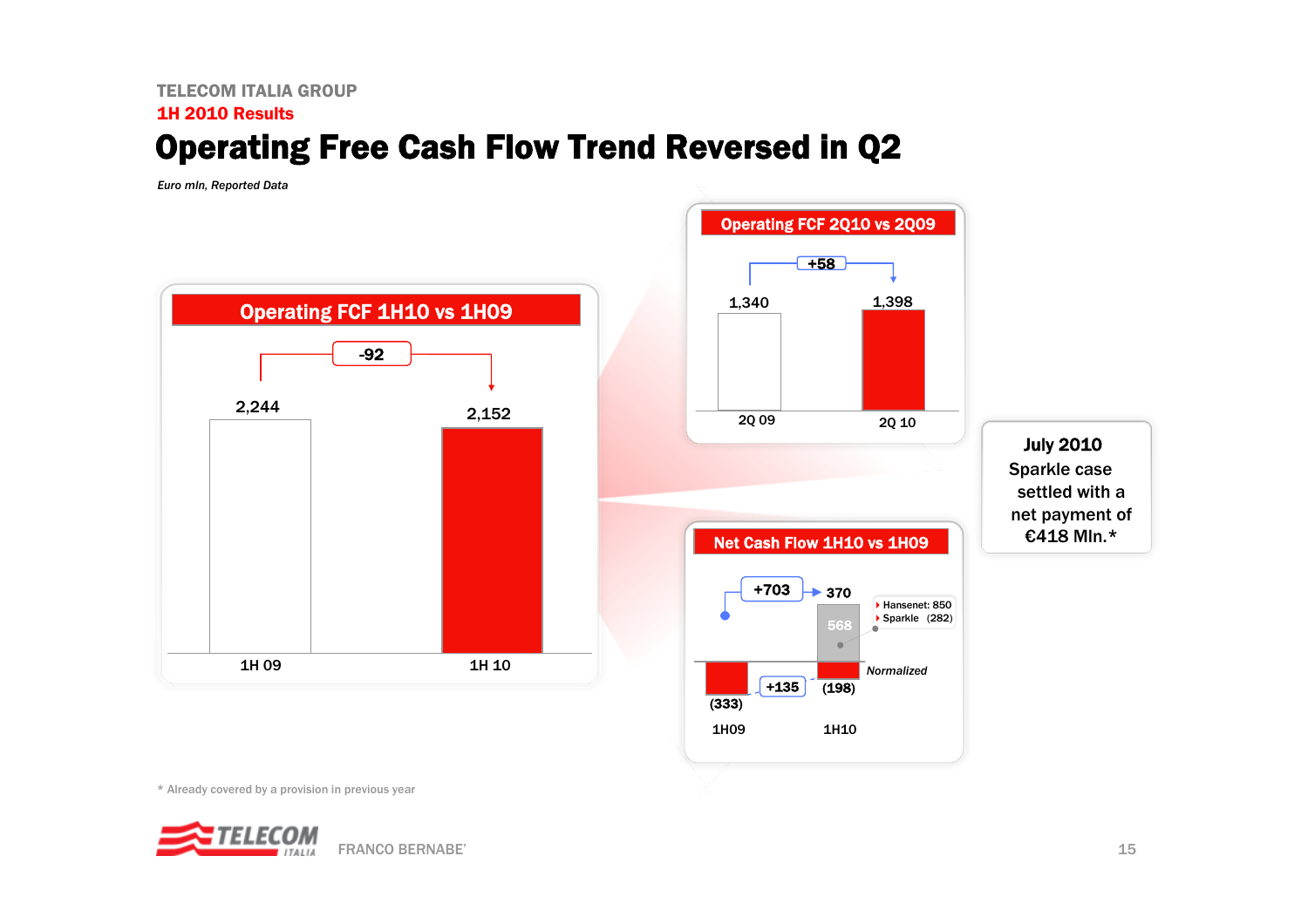### TELECOM ITALIA GROUP1H 2010 ResultsNet Debt Dynamics: Deleverage in Line with Targets

*Euro mln, Reported Data*



Cash Taxes Impact on Net Debt

\* TI SPA IRES, IRAP and substitutive tax (0.6€ BLN in 2010; 1.3€ BLN in 2009) TIS settlement 418€ MLN of which 282€ MLN already booked in 1H10

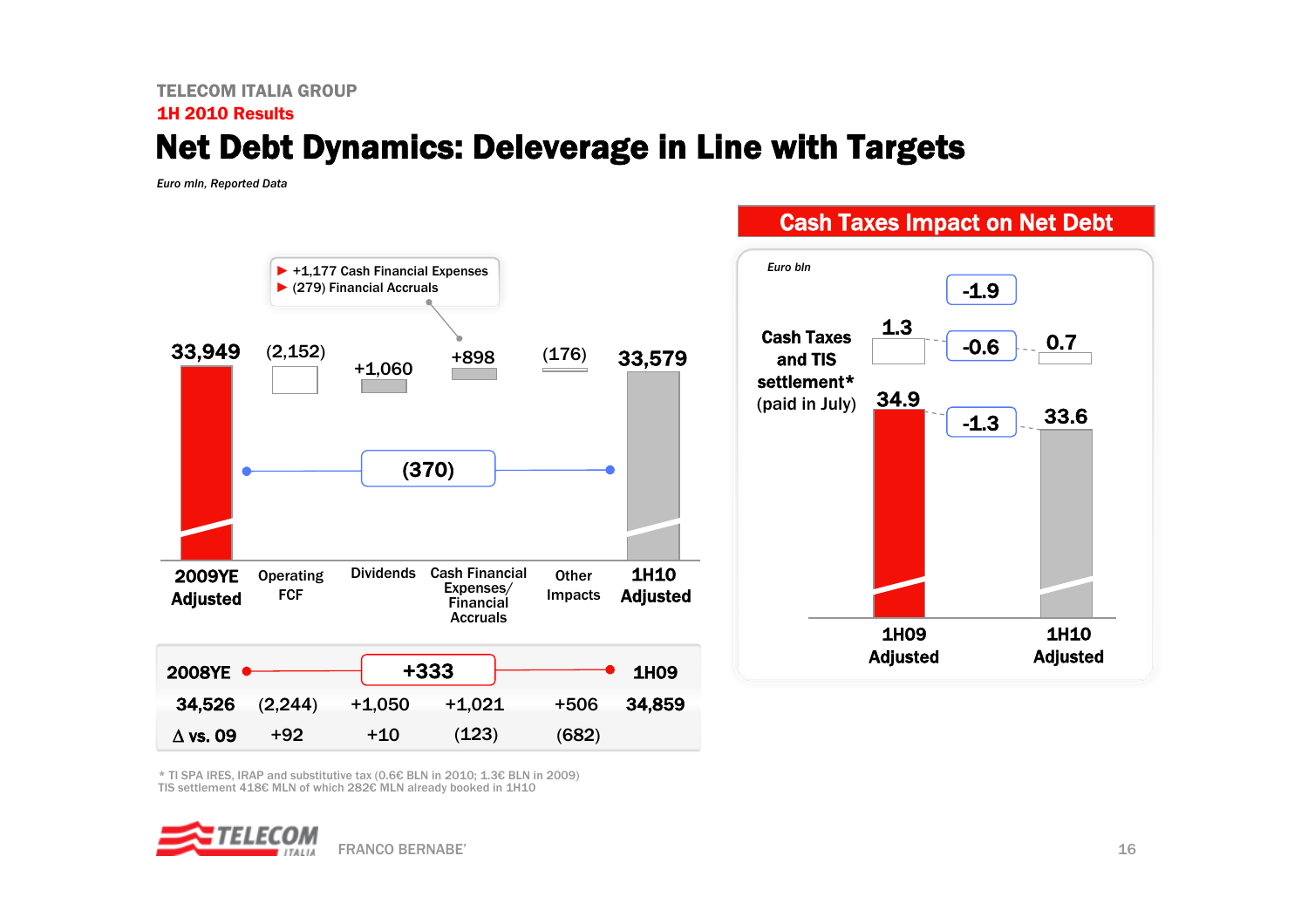### TELECOM ITALIA GROUP1H 2010 ResultsNet Income Evolution: Continued Double Digit Growth

*Euro mln, Reported Data*



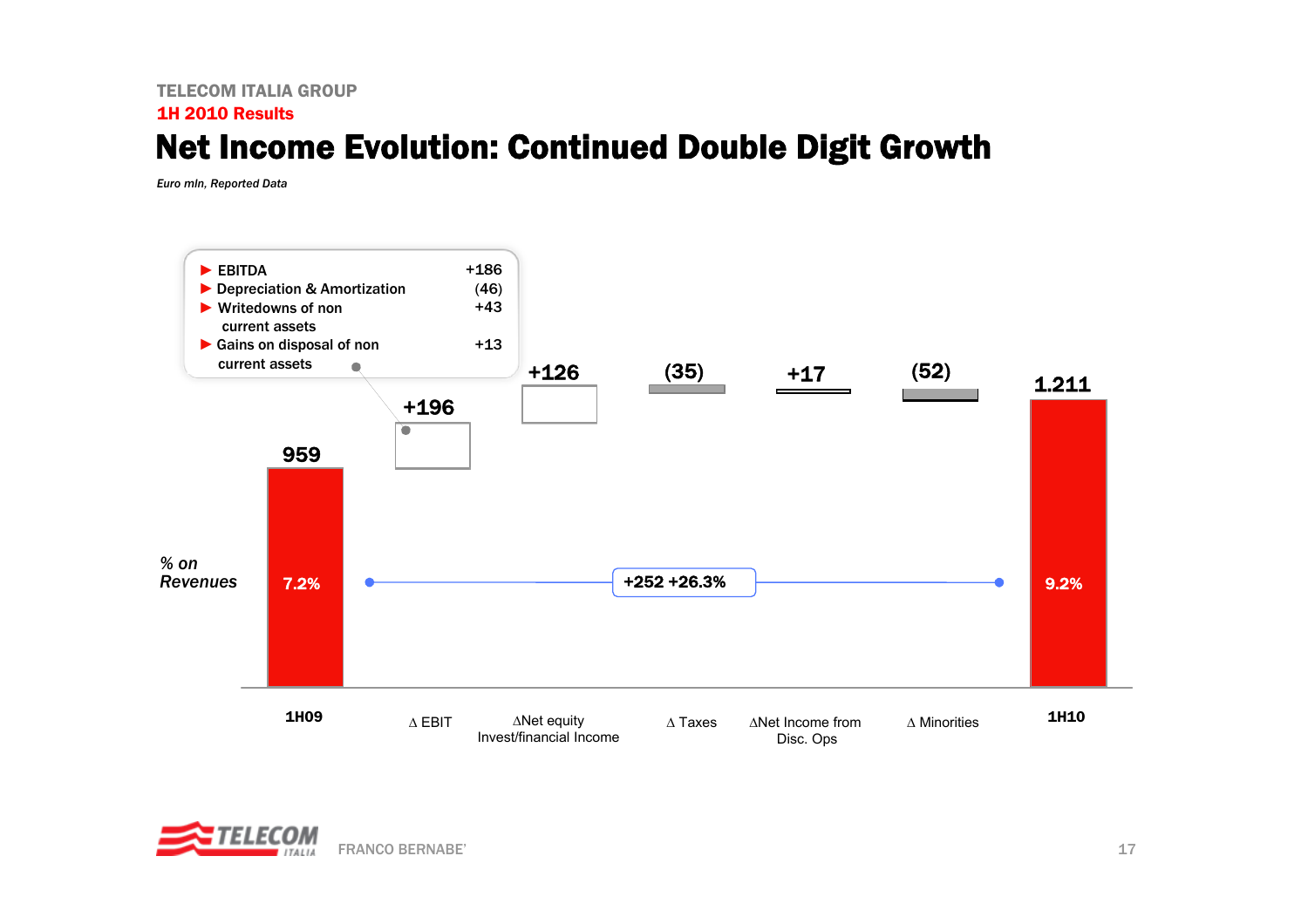## Agenda

## ▶ TI Group Main Achievements

- ▶ Operating Performance Domestic Business ▶ TIM Brasil
- ▶ Financial Performance

# ▶ Appendix

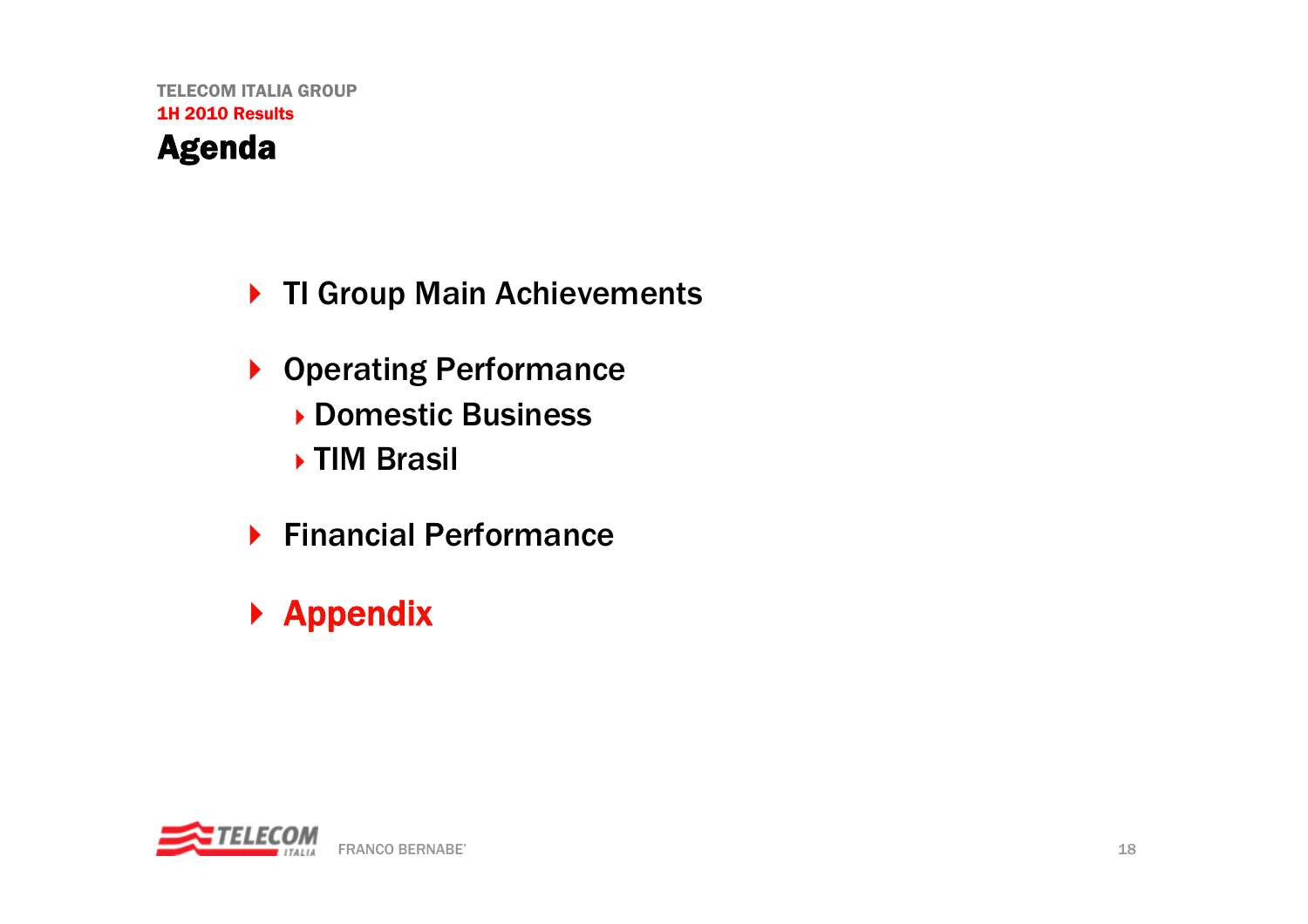### Cost Control: a Group-Wide Commitment



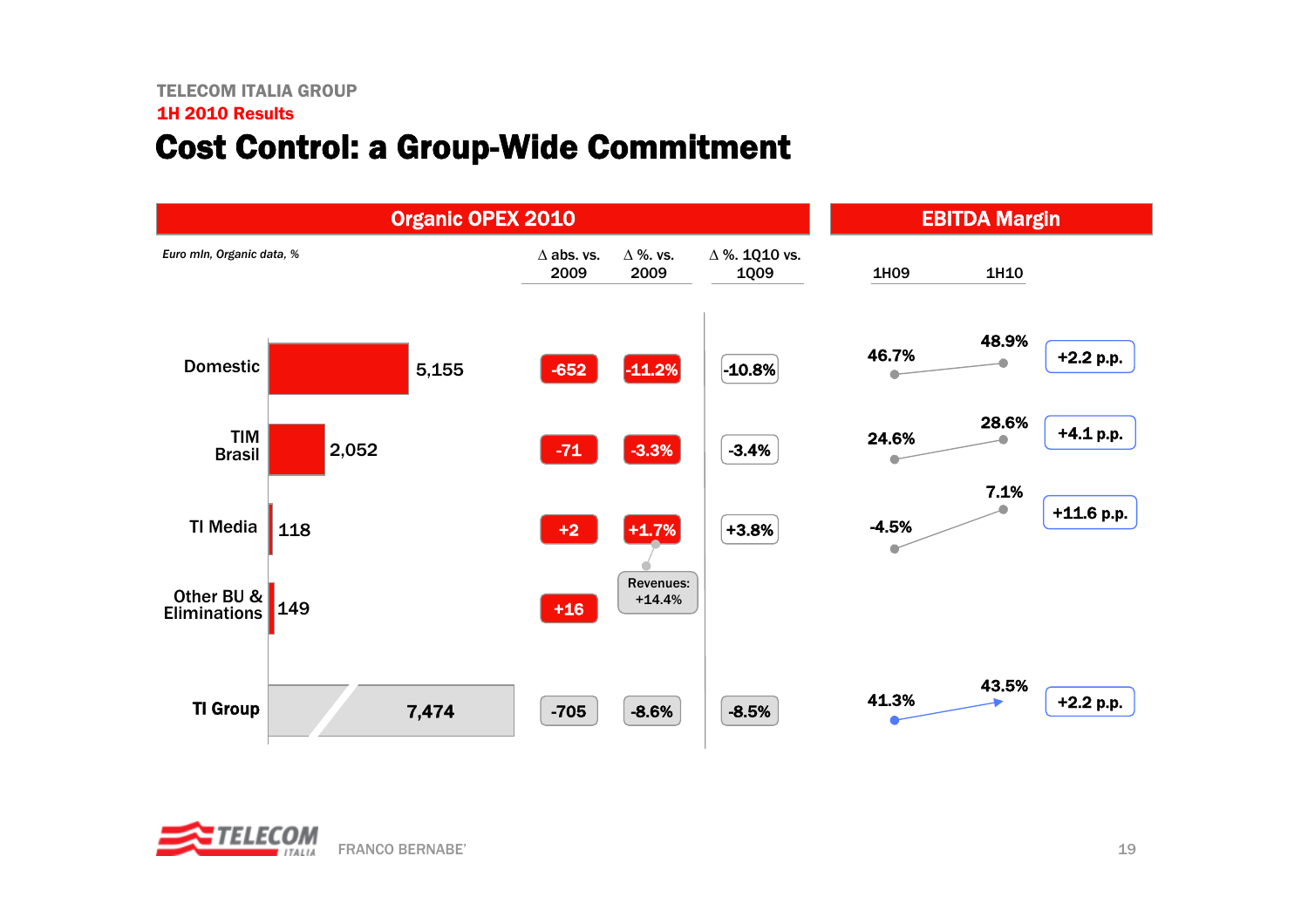### Revenues Evolution



*(\*) Exchange rate (Real/Euro): 2.38 in 2010, 2.92 in 2009*

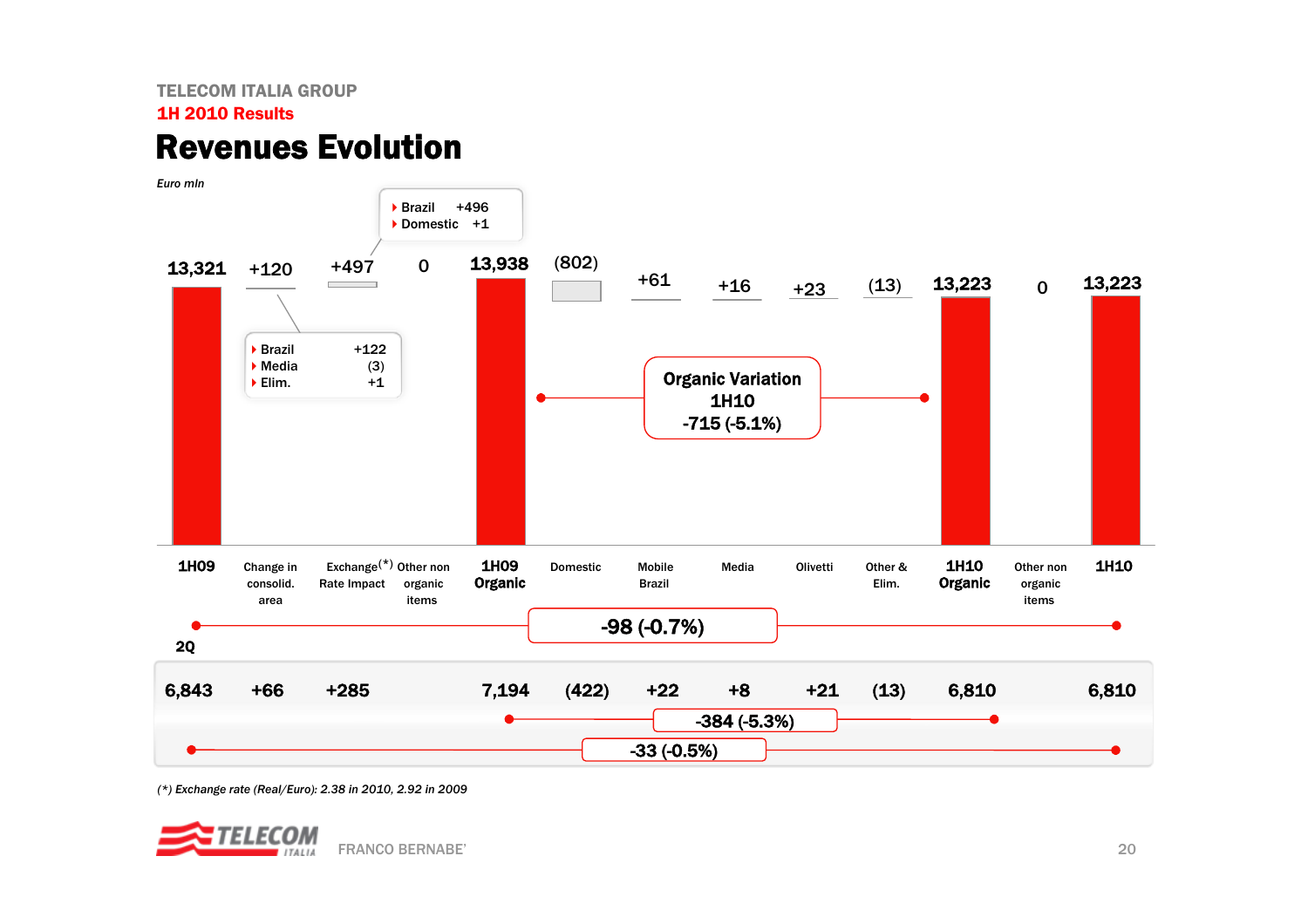### TELECOM ITALIA GROUP1H 2010 ResultsEBITDA Evolution

*Euro mln*



*(\*) Exchange rate (Real/Euro): 2.38 in 2010, 2.92 in 2009*

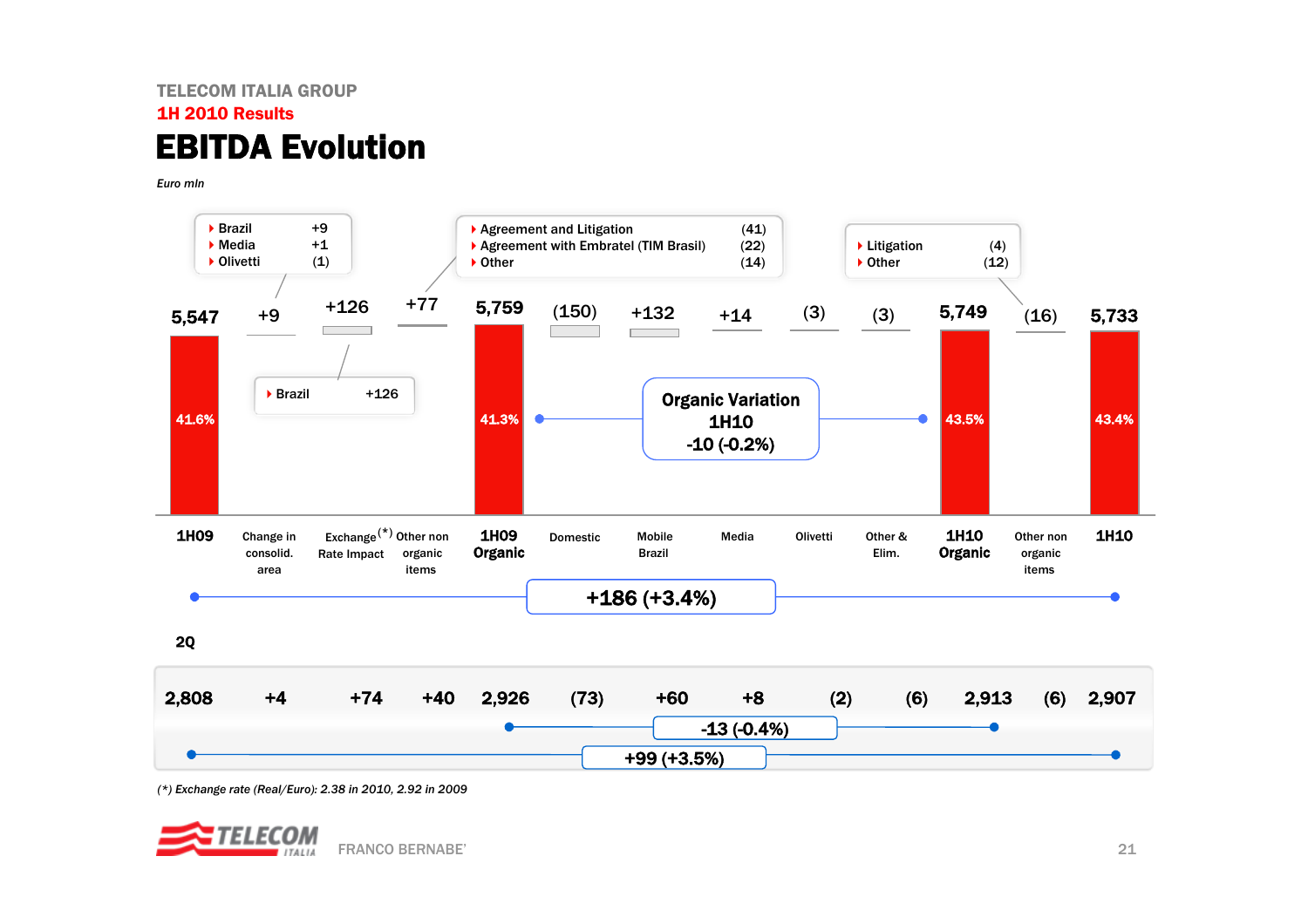### TELECOM ITALIA GROUP1H 2010 ResultsEBIT Evolution



*(\*) Exchange rate (Real/Euro): 2.38 in 2010, 2.92 in 2009*

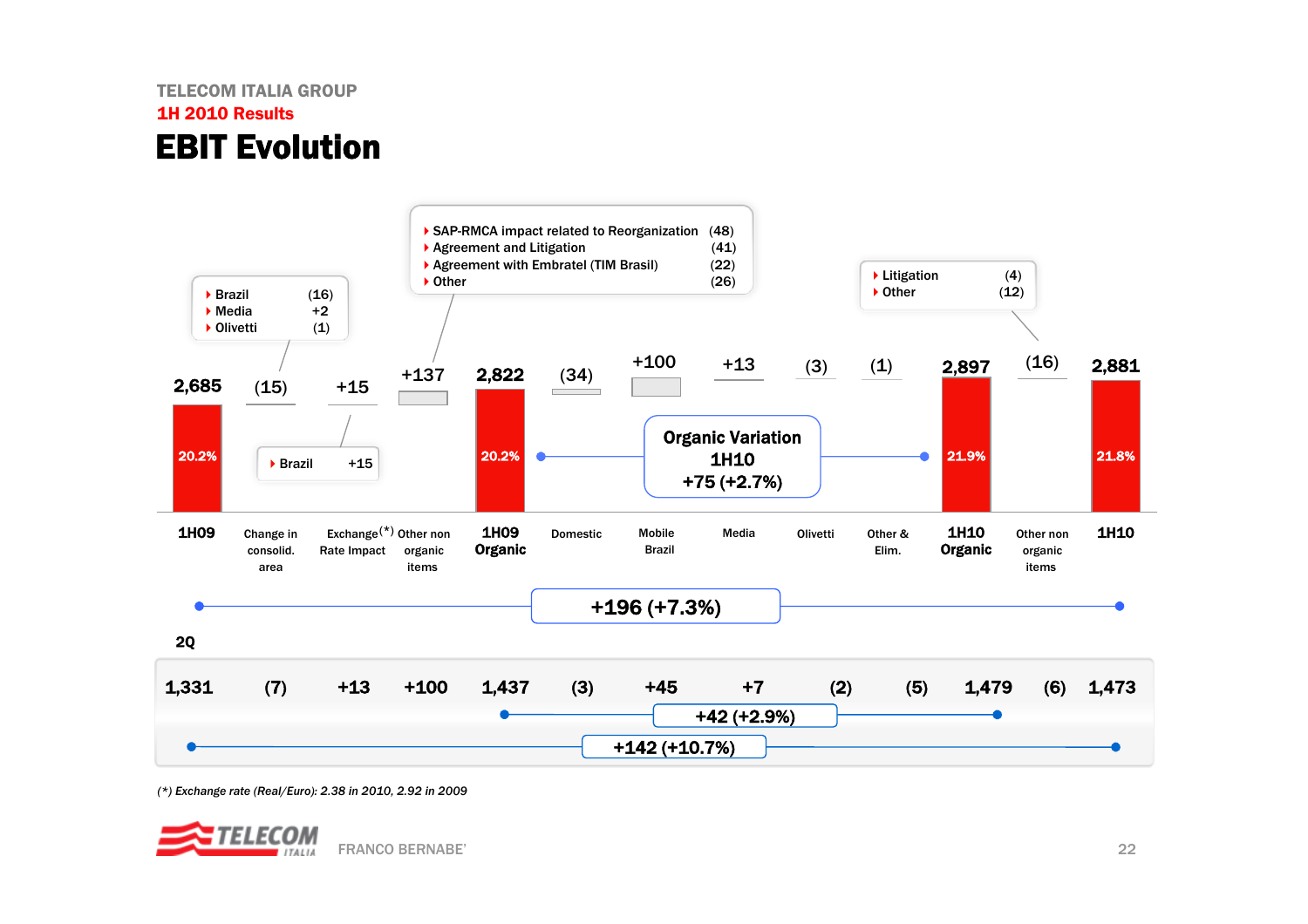### TELECOM ITALIA GROUP

#### 1H 2010 Results

## Operating Free Cash Flow Trend Reversed in 2Q

*Euro mln, Reported Data Impact on OFCF*

### Operating Cash Flow – 1H 2010

Operating Cash Flow – 2Q 2010



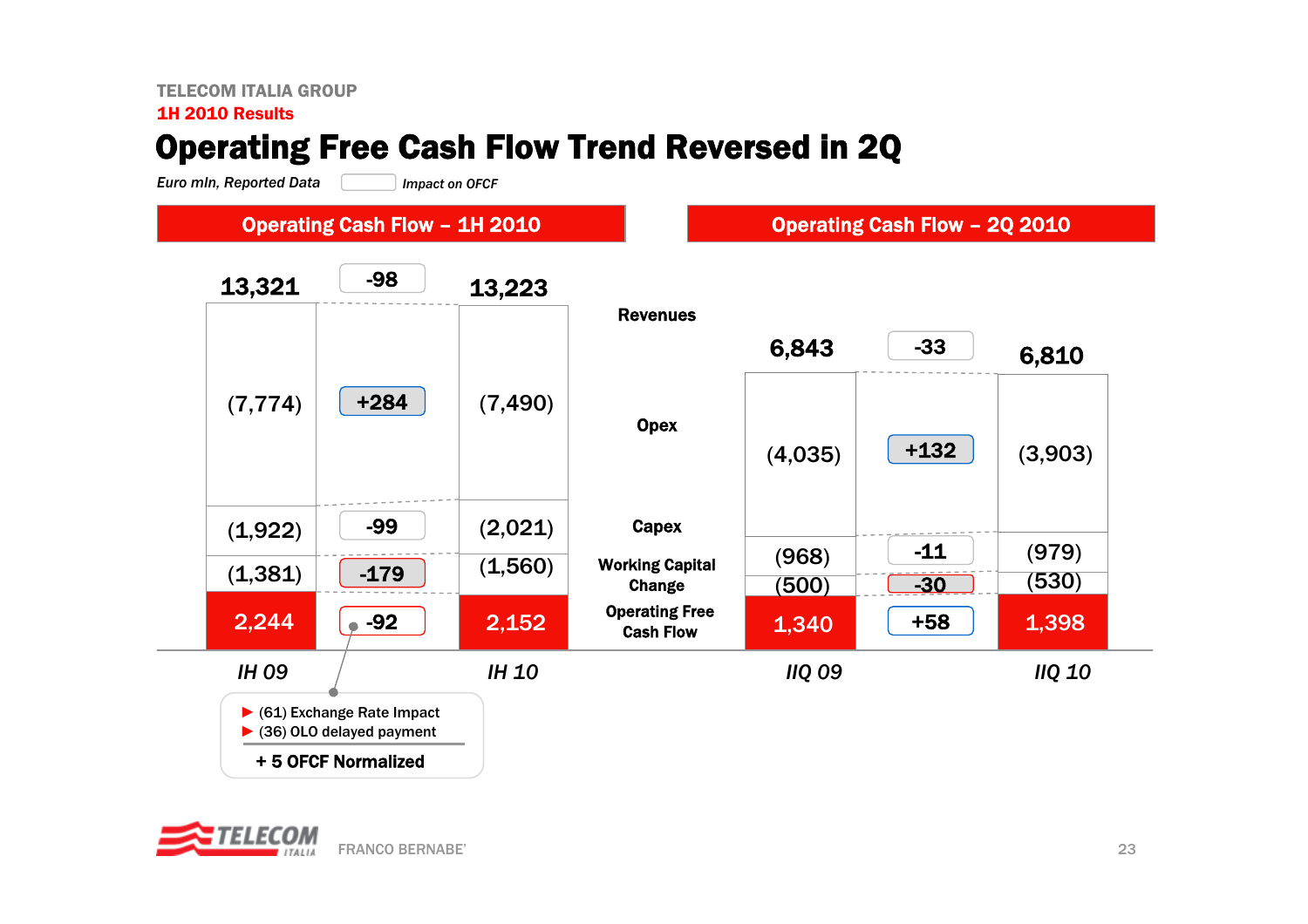#### TELECOM ITALIA GROUP1H 2010 Results

### Even and Back-Loaded Maturities

*Euro mln*



(1) € 38,238 mln is the nominal amount of outstanding medium-long term debt by adding IAS adjustments (€ 1,213 of which € -2,187 mln due to interest rates impact on derivatives valuation) and current liabilities (€ 481 mln), the gross debt figure of € 39,932 mln is reached.

N.B. Debt maturities are net of € 180 mln (face value) of repurchased own bonds (TI Spa € 850 mln 5.25 % Notes due 2055), € 77 mln (face value) of repurchased own bonds (TI Spa € 750 mln 4.75 % Notes due 2014), € 35 mln (face value) of repurchased own bonds (TIF € 1,050 mln 7.75 % Notes due 2033) and € 116 mln (face value) of repurchased own bonds (TIF € 2,000 mln 7.50 % Notes due 2011).

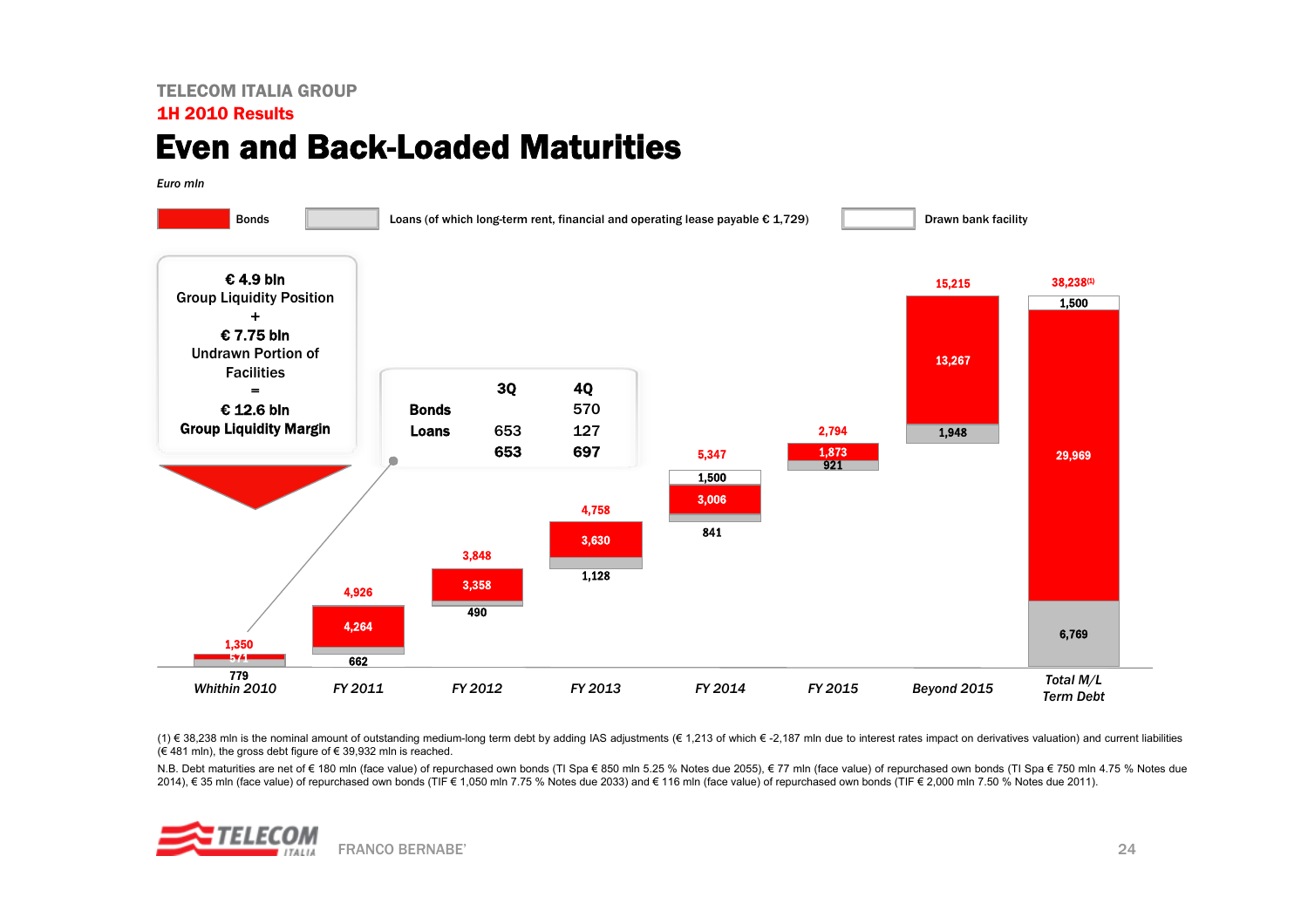### TI Group 1H10 Results – P&L

| Euro min                                                  |                | 1 Quarter      |                 |                |                | 2 Quarter      |              |                          | 1 Half             |                    |                 |            |
|-----------------------------------------------------------|----------------|----------------|-----------------|----------------|----------------|----------------|--------------|--------------------------|--------------------|--------------------|-----------------|------------|
|                                                           | 2010           | 2009           | $\triangle$ Abs | $\Delta\%$     | 2010           | 2009           | $\Delta$ Abs | $\Delta\%$               | 2010               | 2009               | $\triangle$ Abs | $\Delta\%$ |
| <b>REVENUES</b>                                           | 6.413          | 6.478          | (65)            | (1,0)          | 6.810          | 6.843          | (33)         | (0,5)                    | 13.223             | 13.321             | (98)            | (0,7)      |
| <b>Other Operating Income</b>                             | 53             | 45             | 8               | 17,8           | 51             | 70             | (19)         | (27,1)                   | 104                | 115                | (11)            | (9,6)      |
| <b>TOTAL REVENUES &amp; OTHER INCOME</b>                  | 6.466          | 6.523          | (57)            | (0, 9)         | 6.861          | 6.913          | (52)         | (0,8)                    | 13.327             | 13.436             | (109)           | (0,8)      |
| <b>Total Purchases of materials and external services</b> | (2.498)        | (2.635)        | 137             | (5,2)          | (2.870)        | (2.965)        | 95           | (3,2)                    | (5.368)            | (5.600)            | 232             | 4,1        |
| Personnel<br>of which payroll                             | (938)<br>(931) | (966)<br>(950) | 28<br>19        | (2,9)<br>(2,0) | (907)<br>(891) | (937)<br>(912) | 30<br>21     | (3,2)<br>(2,3)           | (1.845)<br>(1.822) | (1.903)<br>(1.862) | 58<br>40        | 3,0<br>2,1 |
| Other operating costs                                     | (265)          | (290)          | 25              | (8, 6)         | (305)          | (316)          | 11           | (3,5)                    | (570)              | (606)              | 36              | 5,9        |
| <b>Capitalized Cost and Others</b>                        | 61             | 107            | (46)            | (43,0)         | 128            | 113            | 15           | 13,3                     | 189                | 220                | (31)            | (14,1)     |
| <b>EBITDA</b><br>% on Revenues                            | 2.826<br>44,1% | 2.739<br>42,3% | 87              | 3,2            | 2.907<br>42,7% | 2.808<br>41,0% | 99           | 3,5                      | 5.733<br>43,4%     | 5.547<br>41.6%     | 186             | 3,4        |
| Depreciation & Amortization                               | (1.412)        | (1.387)        | (25)            | 1,8            | (1.433)        | (1.412)        | (21)         | 1,5                      | (2.845)            | (2.799)            | (46)            | (1,6)      |
| Writedowns/revaluations of non current assets             | (5)            | 0              | (5)             | ä,             | o              | (48)           | 48           | $\overline{\phantom{a}}$ | (5)                | (48)               | 43              | 89,6       |
| Gains/losses of non current assets realization            | (1)            | 2              | (3)             | $\sim$         | (1)            | (17)           | 16           | 94,1                     | (2)                | (15)               | 13              | 86,7       |
| <b>EBIT</b><br>% on Revenues                              | 1.408<br>22,0% | 1.354<br>20,9% | 54              | 4,0            | 1.473<br>21.6% | 1.331<br>19,5% | 142          | 10,7                     | 2.881<br>21,8%     | 2.685<br>20,2%     | 196             | 7,3        |
| Income (loss) equity invest. valued equity method         | 25             | 14             | 11              |                | 14             | 19             | (5)          |                          | 39                 | 33                 | 6               |            |
| Other income (expenses) from investments                  | $\overline{2}$ | 6              | (4)             |                | 0              | (40)           | 40           |                          | $\overline{2}$     | (34)               | 36              |            |
| Net Financial Income / (Expenses)                         | (474)          | (583)          | 109             |                | (524)          | (499)          | (25)         |                          | (998)              | (1.082)            | 84              |            |
| Income before Taxes & Discontinued Op.<br>% on Revenues   | 961<br>15.0%   | 791<br>12,2%   | 170             |                | 963<br>14.1%   | 811<br>11.9%   | 152          |                          | 1.924<br>14.6%     | 1.602<br>12.0%     | 322             |            |
| <b>Taxes</b>                                              | (355)          | (341)          | (14)            |                | (327)          | (306)          | (21)         |                          | (682)              | (647)              | (35)            |            |
| Income before Discontinued Op.                            | 606            | 450            | 156             |                | 636            | 505            | 131          |                          | 1.242              | 955                | 287             |            |
| Net income (loss) of assets disposed                      | $\mathbf 0$    | (9)            | 9               |                | (2)            | (10)           | 8            |                          | (2)                | (19)               | 17              |            |
| <b>Net Income (ante Minorities)</b><br>% on Revenues      | 606<br>9.4%    | 441<br>6.8%    | 165             |                | 634<br>9.3%    | 495<br>7,2%    | 139          |                          | 1.240<br>9,4%      | 936<br>7.0%        | 304             |            |
| <b>Minorities</b>                                         | (5)            | 19             | (24)            |                | (24)           | 4              | (28)         |                          | (29)               | 23                 | (52)            |            |
| <b>Net Income (post Minorities)</b><br>% on Revenues      | 601<br>9,4%    | 460<br>7.1%    | 141             | 30,7%          | 610<br>9.0%    | 499<br>7.3%    | 111          | 22.2%                    | 1.211<br>9,2%      | 959<br>7,2%        | 252             | 26,3       |

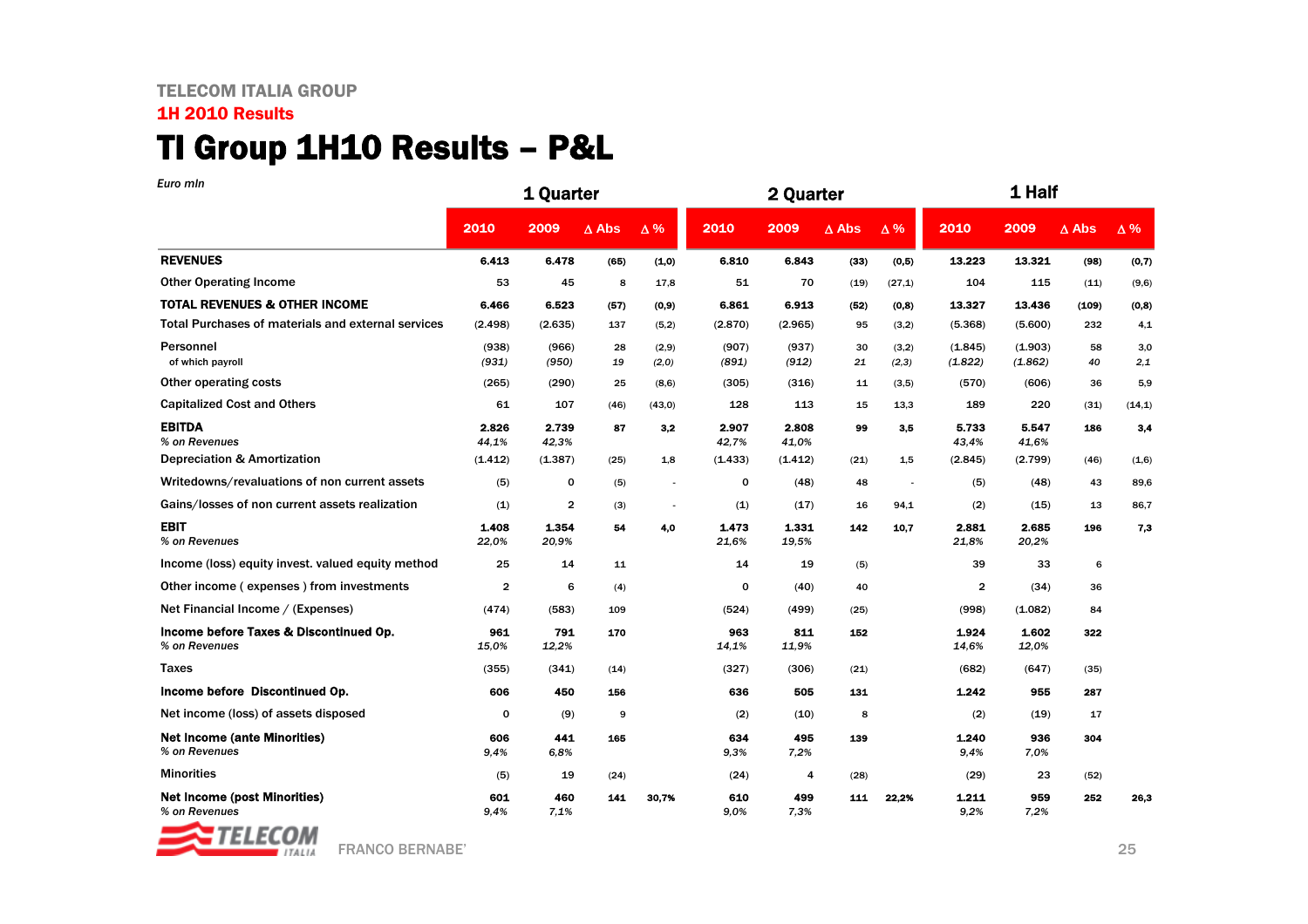### TI Group - Main Results by BU – Reported Figures

| Euro min                 |       | l Ouarter |               |            | Il Quarter |       |        |            | <b>Half</b> |        |                 |            |
|--------------------------|-------|-----------|---------------|------------|------------|-------|--------|------------|-------------|--------|-----------------|------------|
| <b>REVENUES</b>          | 2010  | 2009      | $\Lambda$ Abs | $\Delta\%$ | 2010       | 2009  | A Abs  | $\Delta\%$ | 2010        | 2009   | $\triangle$ Abs | $\Delta\%$ |
| <b>Domestic</b>          | 4.974 | 5.357     | -383          | (7,1)      | 5.117      | 5.535 | $-418$ | (7,5)      | 10.091      | 10.892 | -801            | (7,4)      |
| <b>Wireline Domestic</b> | 3.498 | 3.677     | $-179$        | (4.9)      | 3.560      | 3.724 | $-164$ | (4,4)      | 7.058       | 7.401  | -343            | (4,6)      |
| <b>Tim Domestic</b>      | 1.907 | 2.059     | $-152$        | (7,4)      | 2.001      | 2.253 | $-252$ | (11,2)     | 3.908       | 4.312  | -404            | (9,4)      |
| <b>Mobile Brasile</b>    | 1.323 | 1.013     | 310           | 30,6       | 1.552      | 1.183 | 369    | 31,2       | 2.875       | 2.196  | 679             | 30,9       |
| Media                    | 57    | 51        | 6             | 11.8       | 70         | 63    |        | 11.1       | 127         | 114    | 13              | 11.4       |
| Olivetti                 | 73    | 71        | 2             | 2.8        | 103        | 82    | 21     | 25.6       | 176         | 153    | 23              | 15,0       |
| <b>Other Activities</b>  | 21    | 22        | -1            | (4, 5)     | 22         | 24    | -2     | (8,3)      | 43          | 46     | -3              | (6, 5)     |
| Elim.                    | $-35$ | $-36$     |               |            | $-54$      | -44   | $-10$  |            | -89         | -80    | -9              |            |
| <b>TI Group</b>          | 6.413 | 6.478     | $-65$         | (1,0)      | 6.810      | 6.843 | $-33$  | (0,5)      | 13.223      | 13.321 | -98             | (0,7)      |

|                         |       | <b>Ouarter</b> |                 |            |       | Il Quarter |                 |            |       | l Half |                 |            |  |  |
|-------------------------|-------|----------------|-----------------|------------|-------|------------|-----------------|------------|-------|--------|-----------------|------------|--|--|
| <b>EBITDA</b>           | 2010  | 2009           | $\triangle$ Abs | $\Delta\%$ | 2010  | 2009       | $\triangle$ Abs | $\Delta\%$ | 2010  | 2009   | $\triangle$ Abs | $\Delta\%$ |  |  |
| <b>Domestic</b>         | 2.451 | 2.523          | -72             | (2,9)      | 2.469 | 2.515      | -46             | (1,8)      | 4.920 | 5.038  | $-118$          | (2,3)      |  |  |
| <b>Mobile Brasile</b>   | 381   | 231            | 150             | 64,9       | 442   | 296        | 146             | 49,3       | 823   | 527    | 296             | 56,2       |  |  |
| Media                   | ົ     | -5             |                 |            |       | -1         | 8               |            | 9     | -6     | 15              |            |  |  |
| Olivetti                | -10   | -9             | -1              | (11,1)     | -6    | -3         | -3              | (100.0)    | $-16$ | $-12$  | -4              | (33,3)     |  |  |
| <b>Other Activities</b> | $-2$  | -1             | -1              | (100, 0)   | -2    |            | -3              |            | -4    |        | -4              |            |  |  |
| Elim.                   | 4     |                | 4               |            | -3    |            | -3              |            |       |        |                 |            |  |  |
| <b>TI Group</b>         | 2.826 | 2.739          | 87              | 3,2        | 2.907 | 2.808      | 99              | 3,5        | 5.733 | 5.547  | 186             | 3,4        |  |  |
| <b>EBITDA MARGIN</b>    | 44.1% | 42,3%          | 1.8 pp          |            | 42.7% | 41.0%      | $1,7$ pp        |            | 43.4% | 41.6%  | 1,8 рр          |            |  |  |

|                         |       |       | Il Quarter   |            |       | <b>Half</b> |                 |         |       |       |              |            |
|-------------------------|-------|-------|--------------|------------|-------|-------------|-----------------|---------|-------|-------|--------------|------------|
|                         | 2010  | 2009  | $\Delta$ Abs | $\Delta$ % | 2010  | 2009        | $\triangle$ Abs | Δ%      | 2010  | 2009  | $\Delta$ Abs | $\Delta$ % |
| <b>EBIT</b>             |       |       |              |            |       |             |                 |         |       |       |              |            |
| <b>Domestic</b>         | 1.366 | 1.392 | $-26$        | (1,9)      | 1.392 | 1.319       | 73              | 5,5     | 2.758 | 2.711 | 47           | 1,7        |
| <b>Mobile Brasile</b>   | 65    | -5    | 70           |            | 100   | 42          | 58              | 138.1   | 165   | 37    | 128          | 345,9      |
| Media                   | $-13$ | $-20$ |              | 35.0       | -8    | $-27$       | 19              | 70,4    | $-21$ | $-47$ | 26           | 55,3       |
| Olivetti                | $-11$ | $-10$ | -1           | (10,0)     | -7    | -5          | -2              | (40, 0) | $-18$ | -15   | -3           | (20,0)     |
| <b>Other Activities</b> | -8    | -6    | -2           | (33,3)     | -6    | -5          | -1              | (20, 0) | $-14$ | -11   | -3           | (27,3)     |
| Elim.                   | 9     | 3     | 6            |            | ົ     |             | -5              |         | 11    | 10    |              |            |
| <b>TI Group</b>         | 1.408 | 1.354 | 54           | 4,0        | 1.473 | 1.331       | 142             | 10.7    | 2.881 | 2.685 | 196          | 7,3        |
| <b>EBIT MARGIN</b>      | 22.0% | 20,9% | 1,1 pp       |            | 21,6% | 19,5%       | 2,1 pp          |         | 21,8% | 20,2% | 1,6 pp       |            |